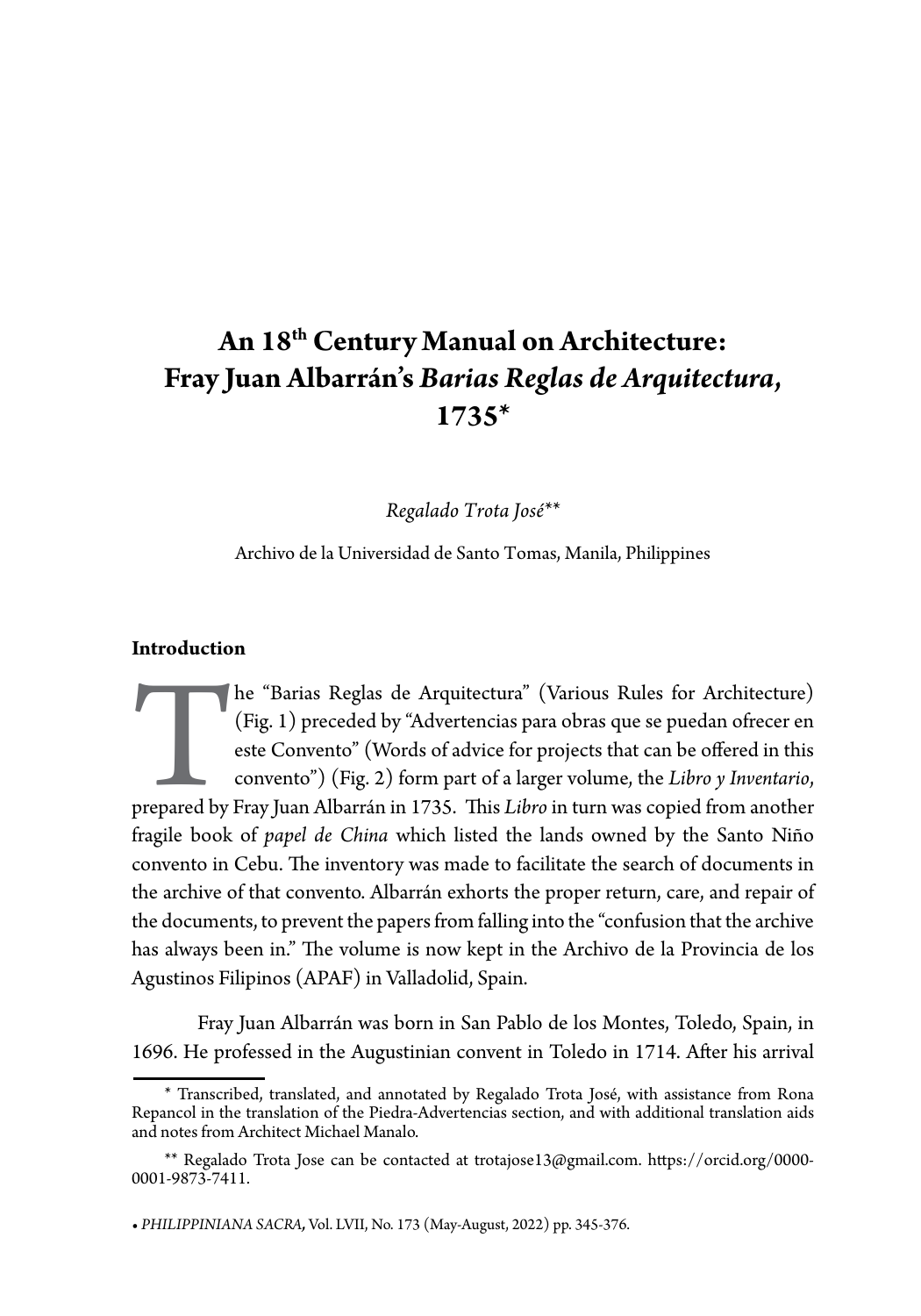in Manila in 1718, he ministered successively to the Tagalog towns of Tambobong (1723), Angat (1728), Hagonoy (1731), Bauan (1734), Taal (1740), Bulacán (1744), Batangas (1748), Parañaque (1750), and Bauan (second time, 1753). In between these assignments, he was also elected as Definitor, Commissary of the Holy Office, and Visitator of the Province. He had hardly settled in Bauan in 1734 when he was sent as Prior to the Convento of the Sto. Niño in Cebu, serving for two terms (1735 and 1737) **(**Figs. 3 and 4**)**. He also served as Prior of the conventos in Guadalupe (1742), and Manila (1745), where he died in 1761. The Augustinian biographer Elviro Jorde Pérez credits Albarrán with building the present church of the Santo Niño, as well as a large part of its convento. Pérez also cites Albarrán as the author of a manuscript entitled "Arte de construir edificios en Filipinas" (The art of constructing buildings in the Philippines), and "Modo de fabricar ladrillos, tejas, cal &." (How to manufacture bricks, roof tiles, lime, and so on), both of which were kept in the archives in Cebu.<sup>1</sup> The first work is undoubtedly the one that is featured in the present article, although it now forms part of the venerable Archivo de la Provincia de los Agustinos Filipinos (APAF) in Valladolid, Spain. Nothing else is known about the second work.

One of the earliest modern references to Albarrán's work was in Pedro Galende's Angels in Stone.<sup>2</sup> The first thorough examination of the document was published by Santiago Porras y Alvarez ("A Philippine Architectural Treatise: Fray Albarrán's Manuscript,")3 which was drawn from his dissertation, "Asian Baroque: A Study on the Interaction between the Iberian Baroque and the Native Cultures in South East Asia." This latter work was defended in the University of Tokyo in March 1992 and awaits publication. Porras later cited Albarrán in a more general essay published in 1999.<sup>4</sup> Fr. Galende provided this author a photocopy of Albarran's "Advertencias" and "Reglas," which proved invaluable in the writing of the article, "Palitada: Skin of the Church," published in conjunction with an exhibition at

<sup>1</sup> Elviro J[orde]Perez, O.S.A., *Catálogo Bio-bibliográfico de los Religiosos Agustinos de la Provincia del Santísimo Nombre de Jesús de las Islas Filipinas desde su fundación hasta nuestros días* (Manila: Establecimiento tipográfico del Colegio de Sto. Tomás, 1901), 237-238.

<sup>2</sup> Pedro G. Galende, O.S.A., *Angels in Stone. Architecture of Augustinian Churches in the Philippines* (Pasay City: G. A. Formoso Publishing, 1987), 442; endnotes, 516.

<sup>3</sup> Santiago Porras y Alvarez, "A Philippine Architectural Treatise: Fray Albarrán's Manuscript," *The Institute of Asian Architecture Newsletter* ( Japan) 5 ( July1992) no.3: 16-18.

<sup>4</sup> Santiago Porras y Alvarez, "Arquitectura religiosa hispano-filipina," in *1898, España y el Pacífico*, ed. Miguel Luque Talaván, Juan José Pacheco Onrubia, and Fernando Palanco (Valladolid: Asociación Española de Estudios del Pacífico, 1999), 463-484. My thanks to Dr. Porras for sharing a copy of this with me.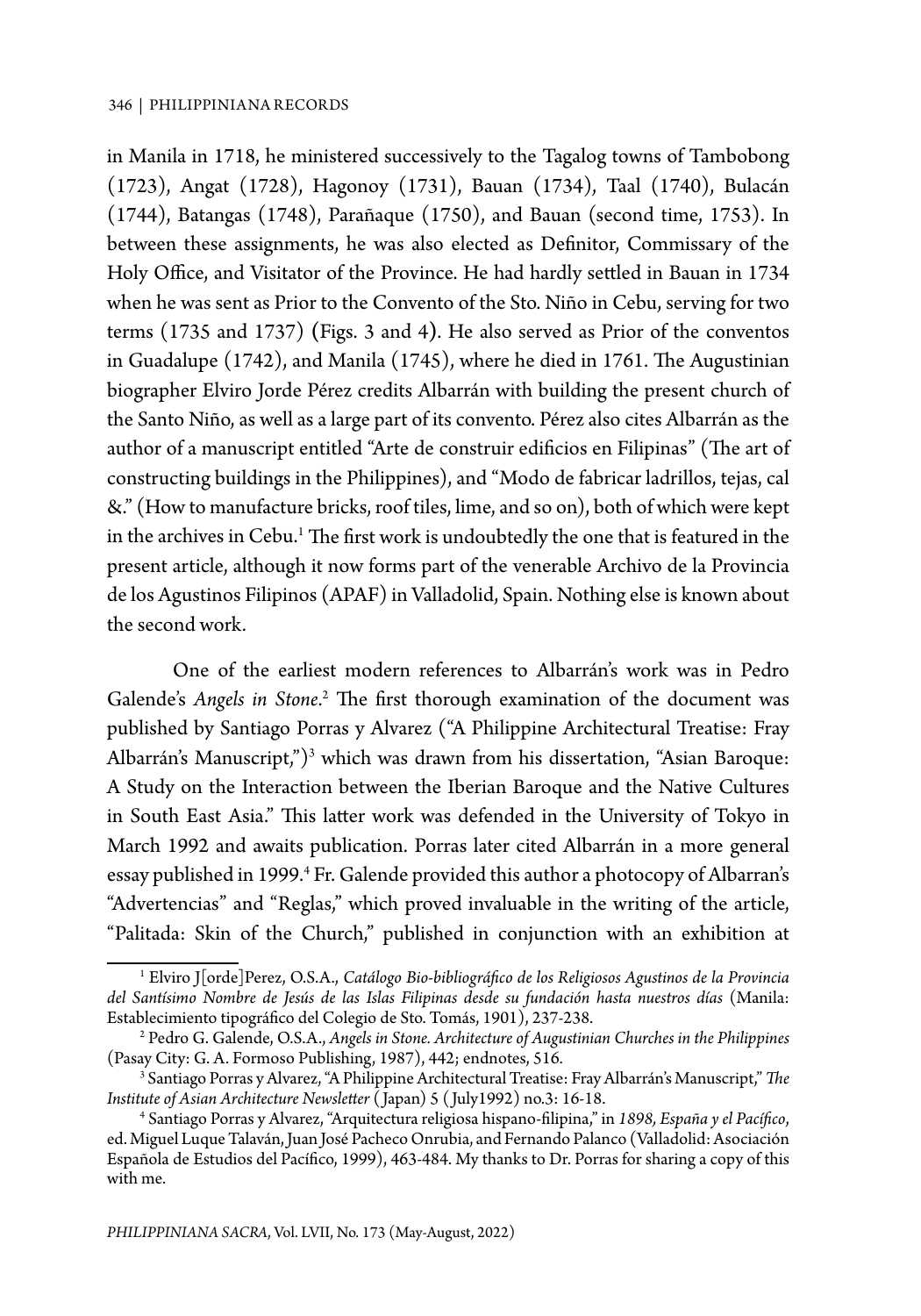the Ayala Museum in 2003.<sup>5</sup> Drawing from Porras' 1992 essay, this author cited Albarrán and his work in the second edition of the *Cultural Center of the Philippines Encyclopedia of Philippine Art* (2017).6 Finally, this author was given an opportunity to visit Valladolid in 2019. With the gracious permission of the archivist, Fr. Policarpo Hernández, O.S.A., and the assistance of Roberto Blanco Andrés, clear photographs were taken of the entire volume including the precious Albarrán texts, from which the present article was crafted.

Porras' patient spadework has shown that Albarrán had access to various architecture and building manuals. The Augustinian lifted sections of these in his "Reglas," sometimes by direct quotation, other times by rewording. It remains to be seen how much of these citations were used in the Santo Niño church and monastery. Albarran's major contribution is the documentation of his experience in building, especially in detailing the truss system designed to withstand the peculiar geo-climate conditions of the islands.

A text signed by Albarrán includes his name in the first line, written in the same style as his signature **(**Fig. 5**)**. A comparison of this text with the rest of the "Advertencias," "Reglas," and most other sections of the volume shows a different hand, most possibly that of the scribe **(**Fig. 6**)**. This would explain lapses in grammar and spelling that would have been inconsistent with Albarrán's status as a Spanish friar, and a high administrative official at that.

In the transcription, most of the archaic Spanish spelling has been retained (including misspellings, grammatical errors, and even what must have been miscopying) to the preserve the context of the writing. Minimal changes include completion of abbreviations: letters added for completion have been italicized. Accents were provided in accordance with contemporary Spanish usage. First letters of names of persons and places are capitalized. Comparison with those sections lifted from other texts such as those of Palladio, has allowed us to place periods and commas in their pertinent positions, to improve understanding the writing of the scribe; such marks have been enclosed in brackets. As in other transcriptions, a forward slash  $\binom{7}{2}$ 

<sup>5</sup> Regalado Trota José, "Palitada: Skin of the Church," in *Zero In: skin surface essence* (N.p: Ateneo Art Gallery, Ayala Foundation, Inc., and Eugenio Lopez Foundation, Inc., and Museo Pambata Foundation, Inc., 2003), 6-52. In the photocopy, some edges and areas were cut or unclear.

 $^6$  Regalado Trota José, with notes from Rene B. Javellana, S.J., "Manuals for construction, design, and planning," in *Cultural Center of the Philippines Encyclopedia of Philippine Art Second Edition*, editorin-chief Nicanor G. Tiongson, vol. 4, *Architecture*, ed. René B. Javellana, (Manila: Cultural Center of the Philippines, 2017), 302-304.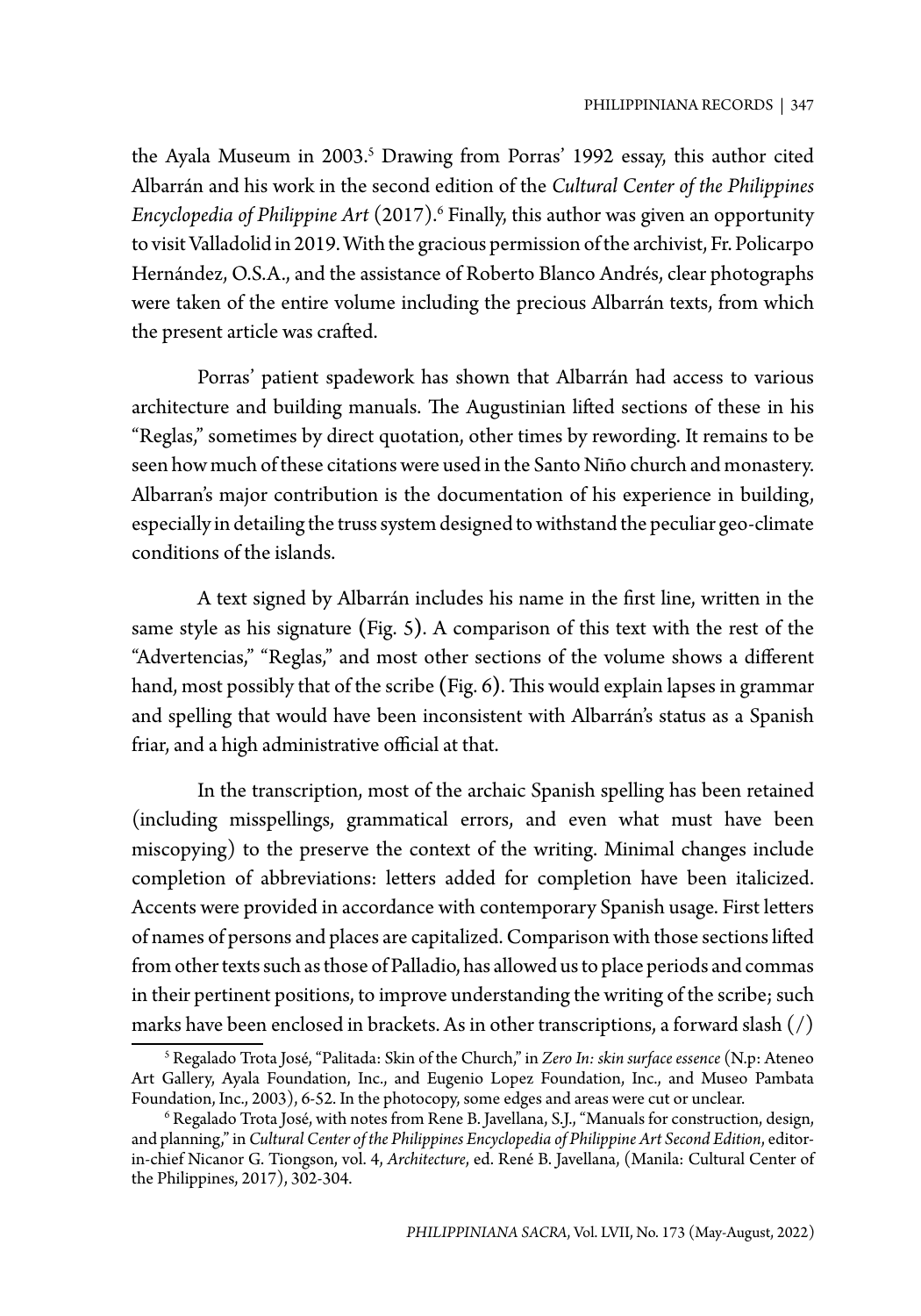indicates the end of the line in the original manuscript; this will facilitate comparison between the transcription and the manuscript. Some of the long passages in the text have been broken down into smaller paragraphs for better reading.

I wish to thank Ms. Rona Repancol for assistance in the translation of the "Piedra" section of "Advertencias." I also thank Architect Michael Manalo for helpful sources and notes on a better understanding of Albarrán's work. Most of the second installment of Albarrán's "Reglas," to be featured in the next number of *Philippiniana Sacra*, will be on wood and truss systems, which will be translated by Dr. Cheek Fadriquela.

In this translation, certain Spanish titles and nouns such as *convento*, *Santo Niño*, and *señor*, have been retained. As in Spanish usage, certain personal titles (*don*, *fray*, *padre*, *señor*) are not capitalized.

# **References**

- Abordo, Filonila G. 1949. "Making lime." *The Manila Times Midweek Review*, June 1, 8-9. Photo essay on making lime from seashells in Tangos, (misrepresented in the article as Tanza), Navotas, Metro Manila.
- Albarrán, Juan. 1735. "Fabrica de la Yglesia Año de 1735," Advertencias para obras que se puedan ofrecer en este Convento," and "Barias Reglas de Arquitectura." In "Convento de Cebu: Registro-inventario. Rudimentos de edificación, 1735- 1883." Archivo de la Provincia de los Agustinos Filipinos, Valladolid; 316/1.
- Cayme, Jan-Michael C. 2022. "Analytical chemistry methods of estimating the hydraulic lime characteristics of mortars from a Spanish colonial period fortification in the Philippines: perspective of a Southeast Asian country." *SPAFA Journal* 6:1-12. doi.org/10.26721/spafajournal.5fabjq9471.
- Galende, Pedro G., O.S.A. 1987. *Angels in Stone. Architecture of Augustinian Churches in the Philippines*. Pasay City: G. A. Formoso Publishing.

Gárate Rojas, Ignacio. 1999. *Artes de los Yesos*. Madrid: Editorial Munilla-Leria.

Javellana, Rene B., S.J. 1991. *Wood & Stone for God's Greater Glory. Jesuit Art & Architecture in the Philippines*. Quezon City: Ateneo de Manila University Press.

José, Regalado Trota. 2003. "Palitada: Skin of the Church," in *Zero In: skin surface*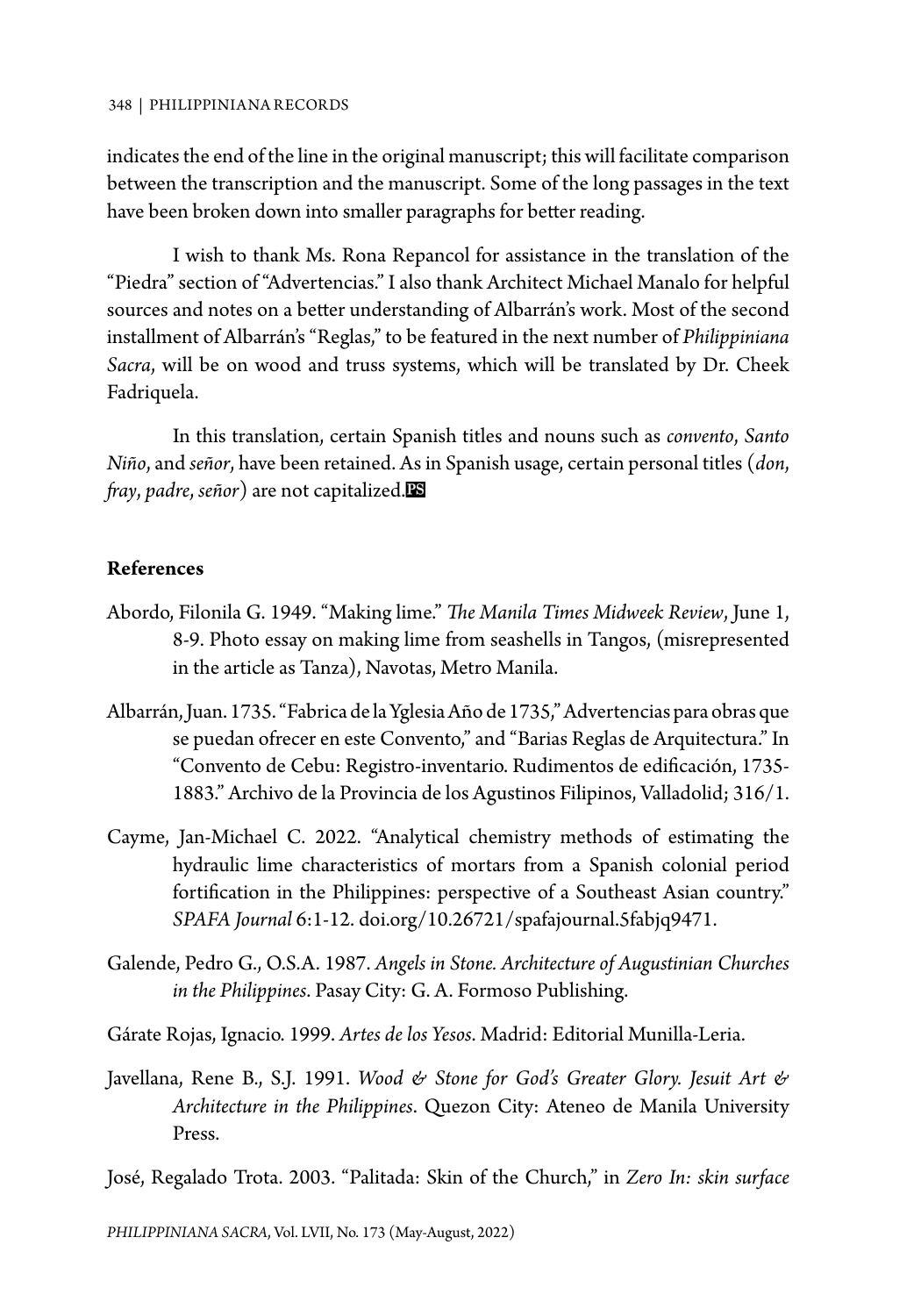*essence*, 6-52. N.p: Ateneo Art Gallery, Ayala Foundation, Inc., and Eugenio Lopez Foundation, Inc., and Museo Pambata Foundation, Inc.

\_\_\_\_\_\_\_\_\_\_, with notes from Rene B. Javellana. 2017. "Manuals for construction, design, and planning," in *Cultural Center of the Philippines Encyclopedia of Philippine Art Second Edition*, editor-in-chief Nicanor G. Tiongson, vol. 4, *Architecture*, edited by René B. Javellana, 300-307. Manila: Cultural Center of the Philippines.

Palladio, Andrea. 1988 [Venice, 1570]. *Los cuatro libros de arquitectura*. Translated from Italian to Spanish by Luisa de Aliprandini and Alicia Martínez Crespo. Madrid: Ediciones Akal.

\_\_\_\_\_\_\_\_\_\_. 1997. *The Four Books of Architecture*. Translated by Robert Tavernor and Richard Schofield. Cambridge, Mass. and London, England: Massachusetts Institute of Technology.

- Perez, Elviro J[orde]. 1901. *Catálogo Bio-bibliográfico de los Religiosos Agustinos de la Provincia del Santísimo Nombre de Jesús de las Islas Filipinas desde su fundación hasta nuestros días*. Manila: Establecimiento tipográfico del Colegio de Sto. Tomás.
- Porras y Alvarez, Santiago. 1992. "A Philippine Architectural Treatise: Fray Albarrán's Manuscript." *The Institute of Asian Architecture Newsletter* ( Japan) 5 ( July) no.3: 16-18.

\_\_\_\_\_\_\_\_\_\_. 1999. "Arquitectura religiosa hispano-filipina." In *1898, España y el Pacífico*, edited by Miguel Luque Talaván, Juan José Pacheco Onrubia, and Fernando Palanco, 463-484. Valladolid: Asociación Española de Estudios del Pacífico.

Villalpando ( Juan Bautista), in *Enciclopedia Vniversal Ilvstrada Evropeo-Americana*, Tomo 68, 1409-1410. Bilbao, Madrid, and Barcelona: Espasa-Calpe, S.A., 1929.



*PHILIPPINIANA SACRA*, Vol. LVII, No. 173 (May-August, 2022)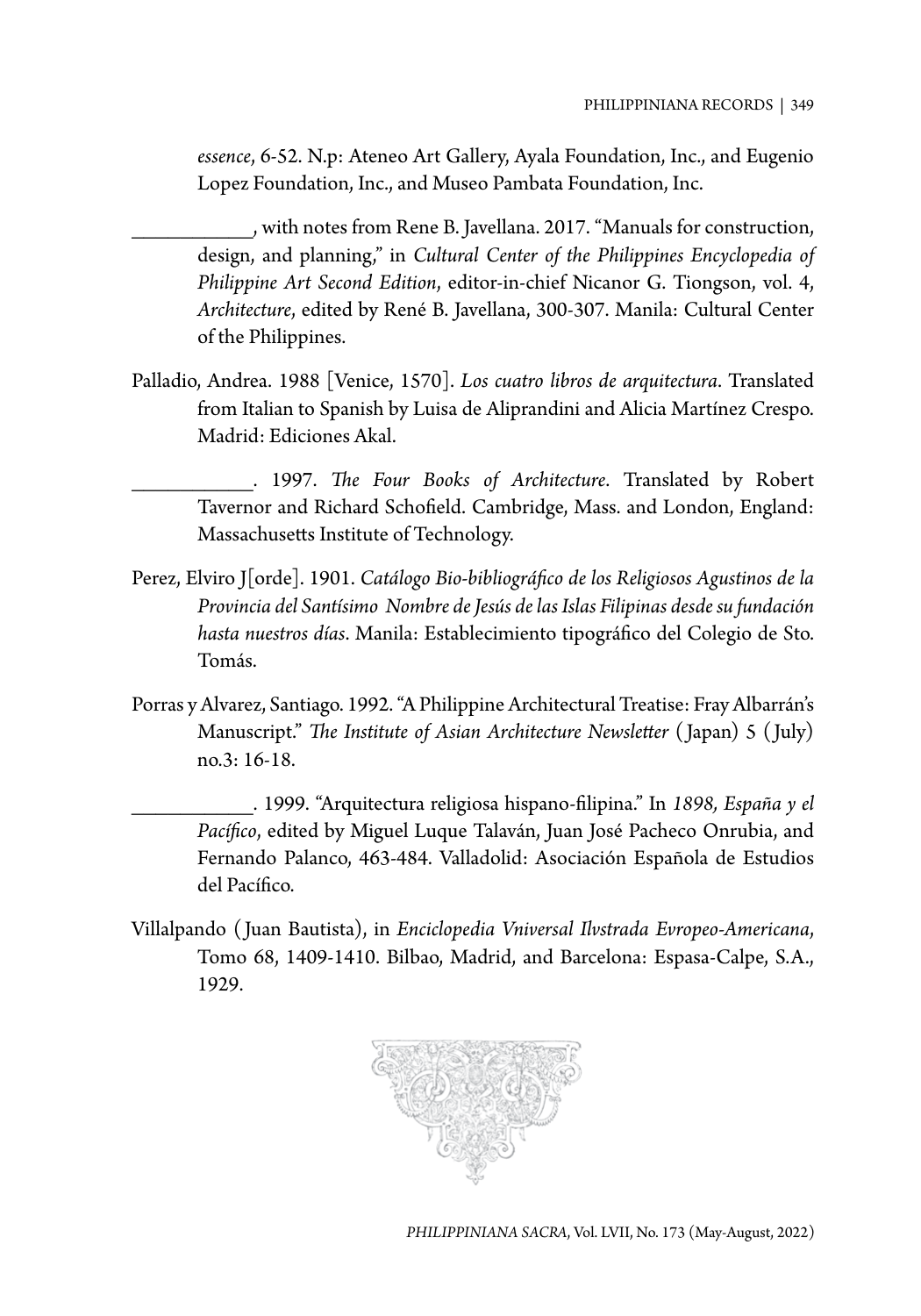**BARIAS REGLAS DVERTENCIAS PARA O** Bancas

Fig. 1. Title page of "Barias Reglas ...," fol. 82 in the "Libro y Inventario ..." (hereafter LYI). Courtesy of Archivo de la Provincia de los Agustinos Filipinos, Valladolid (hereafter, APAF).

Fig. 2. First folio of "Advertencias ..." fol. 80 of LYI. Courtesy of APAF.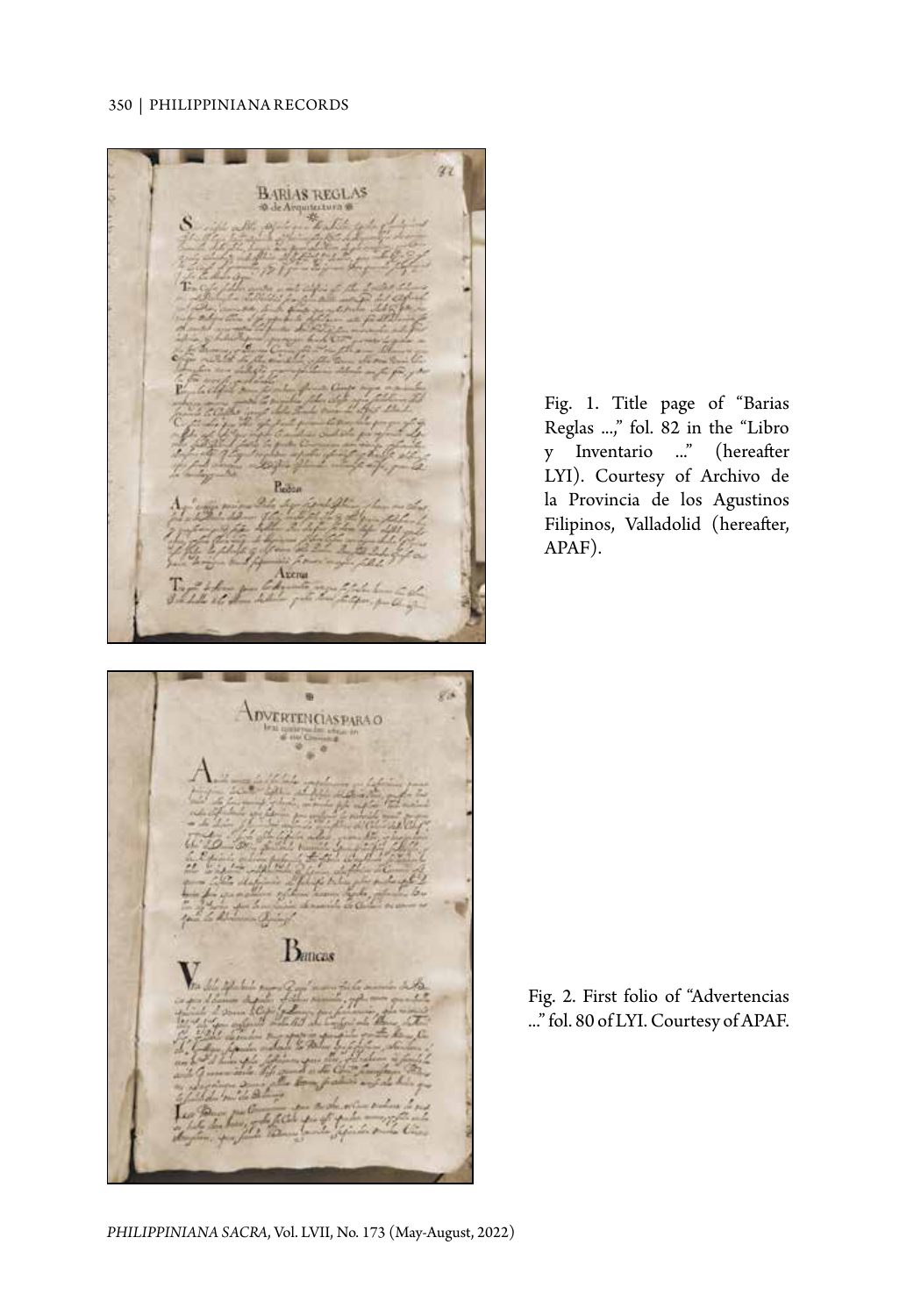

Fig. 3. Plan of Santo Niño, on fols. 23v and 24 of LYI. Indicated in the map that it was copied from a map dated 1699 in the Jesuit Colegio. Curiously, the drawing shows the church as it must have looked like in the late 1730s. Could the artist have updated this section of the map? Today's monastery adjoins the church on the same line as the façade. On the map, the monastery appears on a different angle, and separate from the church. Could this have been how it looked like before its eventual building in 1760 (the date inscribed on the portal over the grand stairway)? Courtesy of APAF.



Fig. 4. General view of the Santo Niño Basilica and monastery. Photo taken by Richard Ahlborn, circa 1960.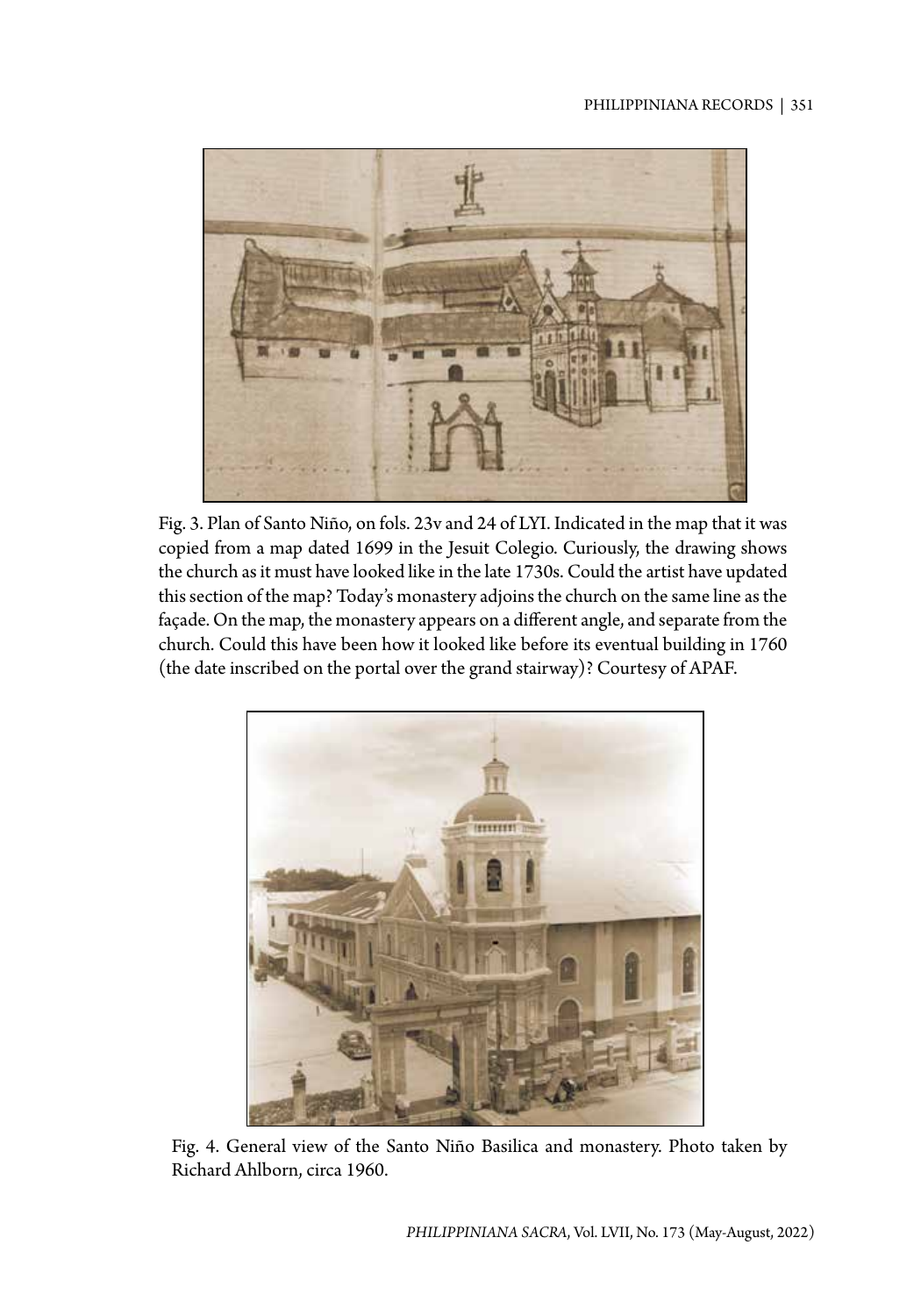espero sea deregida albien sede Enn. y fuse con lo nesess wafaca to  $100 - 100$  $1172$ antes & Deciembre con 14.

Fig. 5. Text in Albarran's handwriting, with his signature. Courtesy of APAF.

mido toutos las difundades expedimentos que experien praise del Carabrica des clin del Cano Nino, que hava cofto fumo travalo, y desodo, con mudiar pela en placa. lodo moti ticultada que Seloman para configuir Cor materiales roi confirmas extantionico del Colegia a ghar Capidra alorse, gastras is Gacilitado *Materiales* ara brinci bi abrica de malina Mexicana haven profesuras dha en loades a del Elsman alasy Los ante Greanto rsenora al principio Menissa faltar muchan

Fig. 6. Sample text of the "Reglas," in another hand. Courtesy of APAF.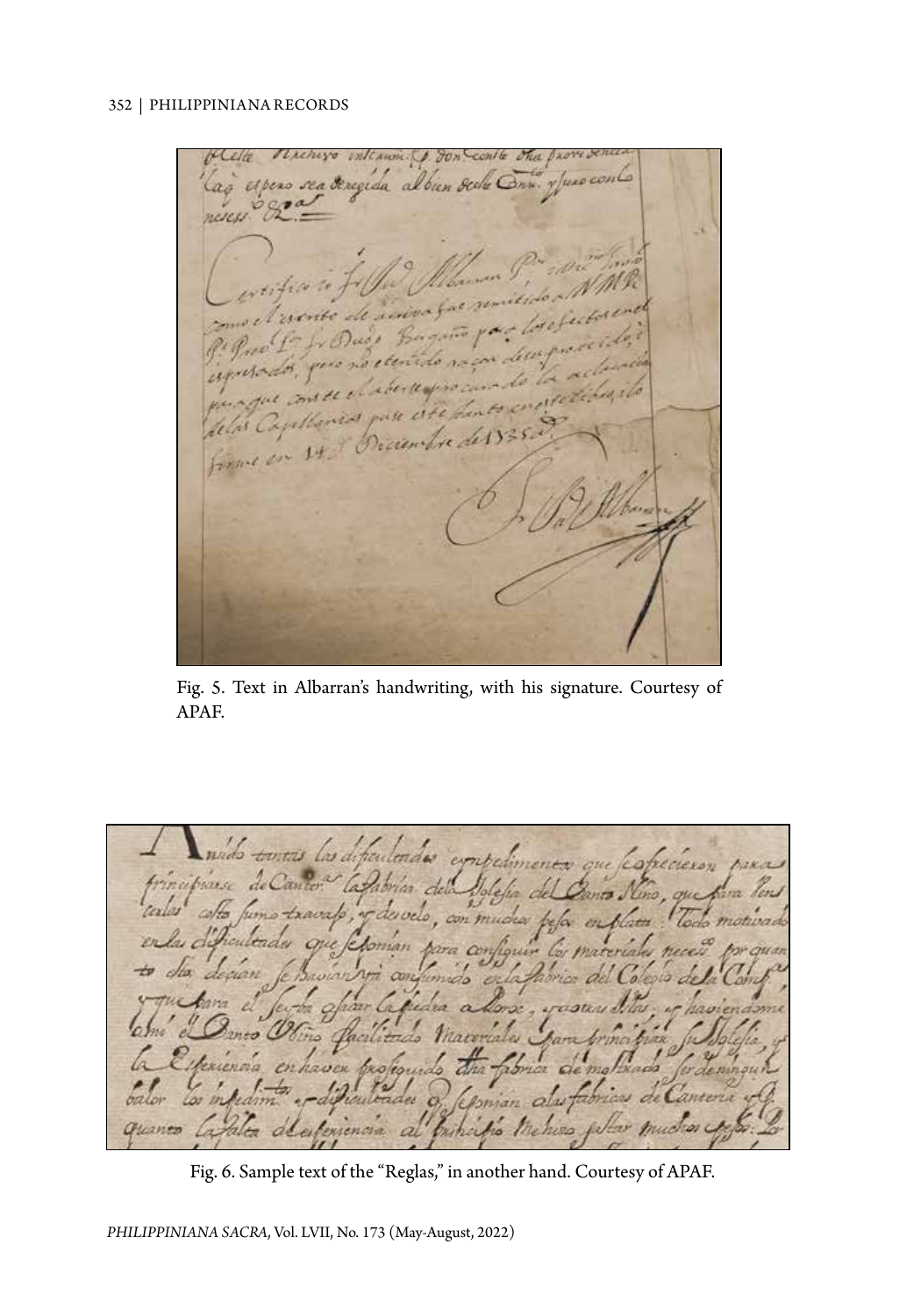

Fig. 7. Jesuit Colegio in Cebu (see note for Fig. 3). Courtesy of APAF.



Fig. 8. Lime kiln in Tangos, Navotas. Filonila G. Abordo, "Making lime," The Manila Times Midweek Review, June 1, 1949, 9. Photo essay on making lime from seashells in Tangos, (misrepresented in the article as Tanza), Navotas, Metro Manila.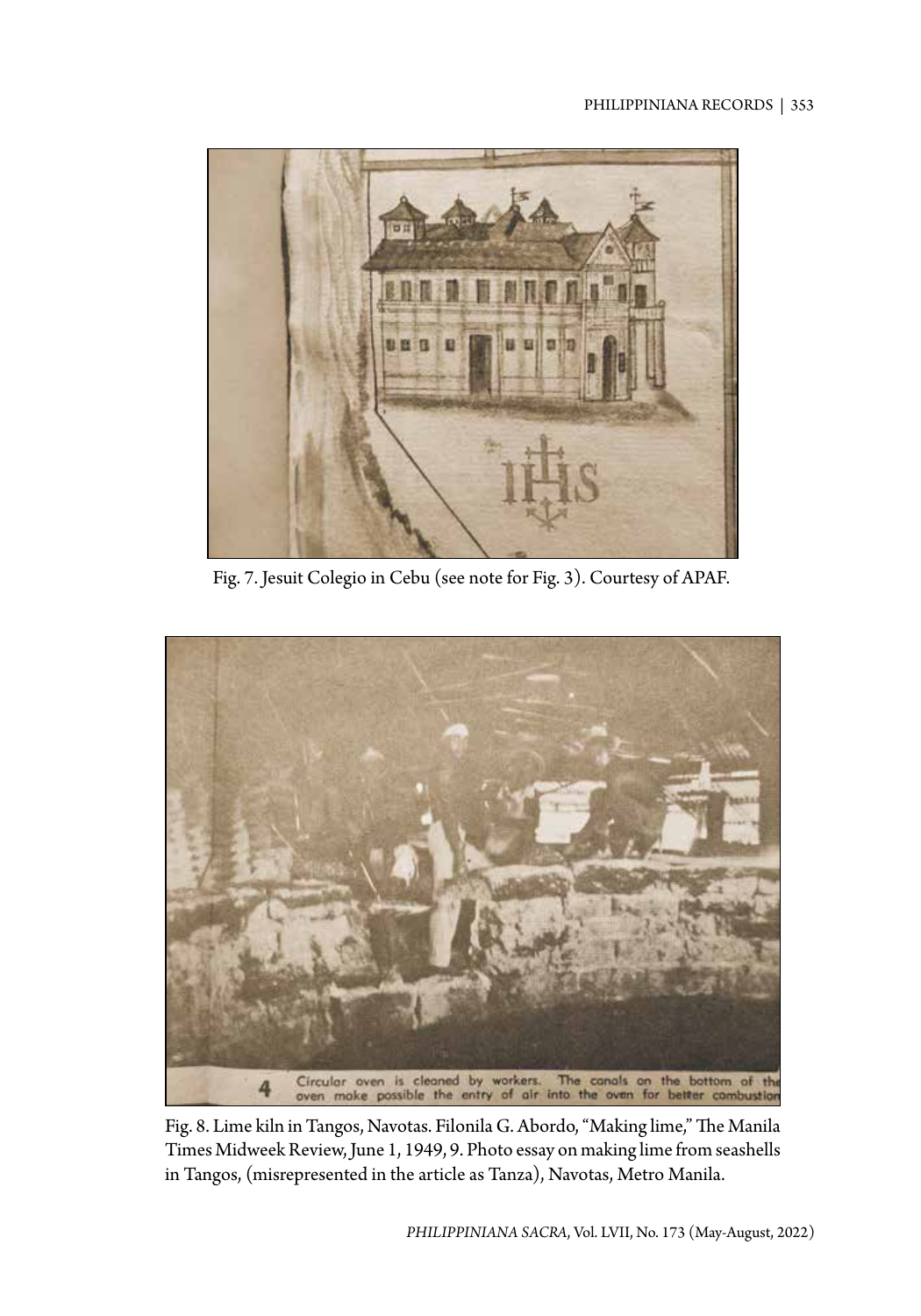#### **Document**

[fol. 1] **LIBRO, Y INVENTARIO DE LOS/ papeles, Escrituras, y instrumentos que/ ai en este Archivo de el Convento del/ Santo Niño puesto solo para este/ efecto en este Trienio de Nuestro Muy Reverendo/ Padre Lector Fray Diego Bergaño, y Prior/ de este convento el Padre Fray Juan Albarrán A/ ño de 1735.**

# [fol. 25v] **Fabrica de la Yglesia/ Año de 1735**

En el año de mil setecientos y treinta siendo Prior de este convento el Padre fray Joseph Bosqued por orden/ que tuvo para ello comenzó a fabricar la yglesia del Santo Niño, y en al año de 1733 siendo prior/ el Padre Lector fray Joseph Treviño, hallandose ia dicha fabrica mui cerca de comenzarse las ventanas/ reconoció dicho Padre Lector estar dicha fabrica falza, assi los cimientos, como lo restante de la/ obra por causa de ser de ladrillo y este deshacerse solo con el viento, assi consta de el libro/ del recivo a foxas siete anotado por dicho Padre Lector por cuia causa se suspendió dicha fabrica./ En el año de 1734 se dio orden berbal por Nuestro Lector Provincial el que se comenzan nueva fabrica y/ se abandonase la de ladrillo como consta de libro de consultas al folio 35, y de la re/serva concedida por el superior govierno a quien el procurador general represente hallanse falza al jui/cio de todos lo qual dicha reserva fue dada en 29 de Marzo de 1735 para los efectos en/ ella espressados y para en al archivo de este convento en el cajón 3 por todo lo qual/ En 14 de Febrero de 1735 siendo provincial Nuestro Muy Reverendo Padre Lector Fray Diego Bergaño, go/vernando estas Islas el Señor don Fernando Valdes Tamón cavallero del horden de Santiago/ Obispo de este obispado el Señor don Manuel Anttonio de Ocio y Ocampo, General y Justicia mayor/ en esta provincia don Miguel de Aragón. Y prior de este convento el Padre fray Juan de Albarrán/ comenzó dicho padre a hacer los cimientos de la yglesia de piedra para cuio efecto el padre prior/ de San Nicolas fray Antonio Lopez concurrió con todos los Zebuanos de su partido, entran/do assimesmo los residentes de la estancia de Tarisay con cuatro semanas de trabajo, con la qual ayuda (pues fue sin paga), se consiguió el haverse echo con brevedad la poca costa./ Los Zibuanos de la isla de Mactan con su padre ministro que lo era el padre fray Francisco Aballe concurrie/ron assimesmo a la fabrica de los cimientos, pero estos no fueron mas que unos cuantos de ellos./ En 16 de Henero de 1740 siendo provincial de esta provincia Nuestro Muy Reverendo Padre fray Vizente Ybarra, y lector/ de este convento el padre visitador fray Juan Albarrán se hizo y colocó al señor Santo Niño en su nue/va yglesia. Quedanos concluida, y en el estado y con las alajas que se expresan en el libro del re/civo corriente al folio 31 en donde se puede ber en el estado en que queda en dicho año por el mes de/ febrero que es último del trienio de dicho Muy Reverendo Padre fray Vizente Ybarra.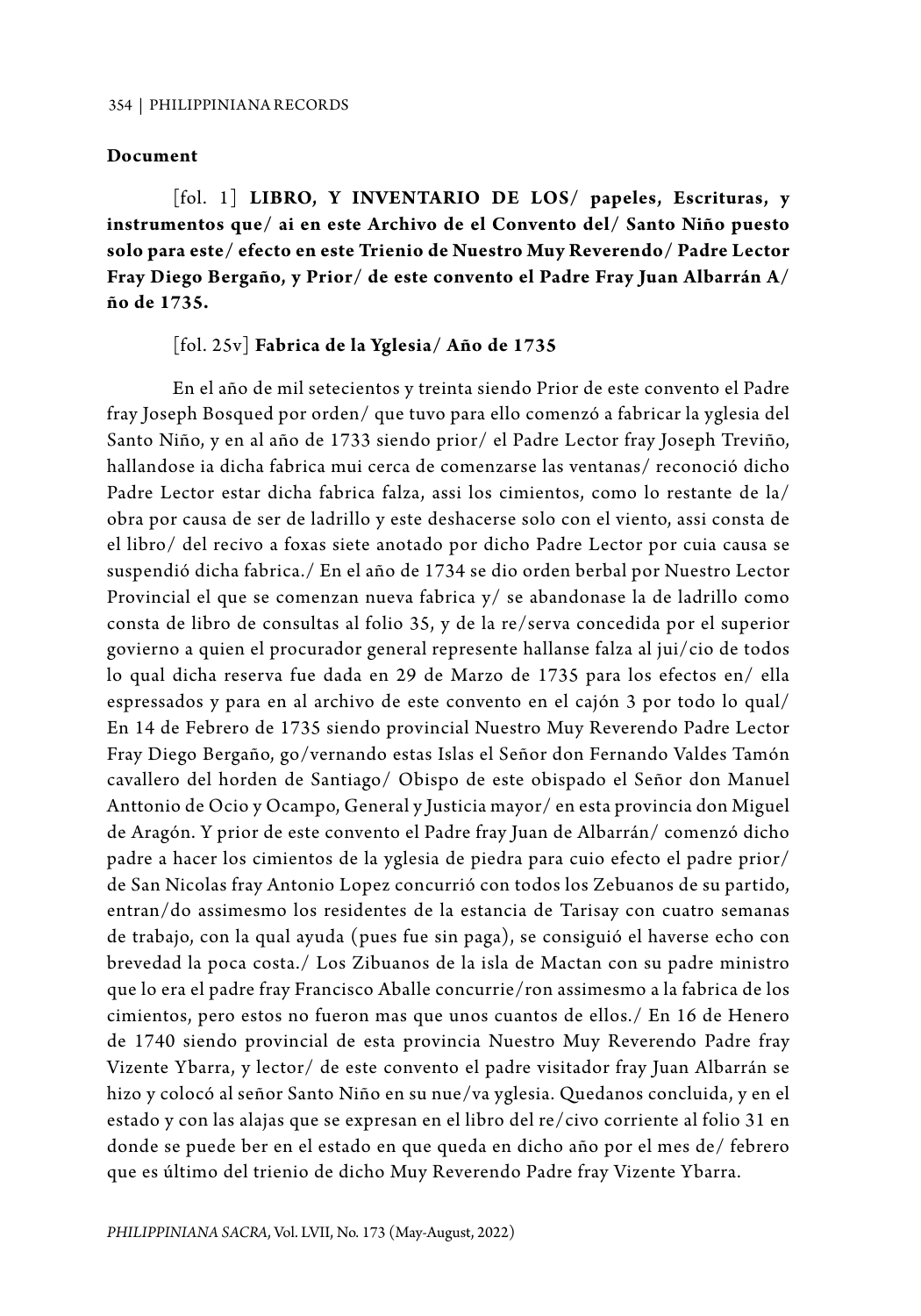# **Translation of the Document**

# [fol. 1] **Book, and inventory of the papers, documents, and instruments that are in this Archive of the Convento of the Santo Niño prepared solely for this purpose during this triennium of our very reverend father lector fray Diego Bergaño, by the prior of this convento father fray Juan Albarrán, in the year 1735**.

[On folio 25v, the building of the Santo Niño church is narrated, by the same scribe who wrote down Albarran's texts:]

# [fol. 25v]. **The church fabric, in the year 1735.**

In the year 1730, the building the church of the Santo Niño was begun by padre fray Joseph Busqued, prior of this convento, who was instructed to this effect. In the year 1733 the project was about to commence construction of the windows when the new rector, padre lector fray Joseph Treviño, inspected it. The said padre lector found the construction 'false' since the foundations as well as the rest of the work were of brick, which easily disintegrated in the wind.<sup>1</sup> This was noted in the Book of Income on folio seven by the said rector, who suspended the work. In the year 1734 our provincial lector gave verbal instructions to start a new construction and abandon that of brick, as noted in folio 35 of the Book of Consultations. The *reserva*<sup>2</sup> was granted by the superior government on the 29<sup>th</sup> of March, 1735, as documented in Box 3 of this convento's archive. The procurator general, upon the judgment of everyone, protested that the provision was lacking. On 14 February 1735, with our very reverend padre lector fray Diego Bergaño as provincial; señor don Fernando Valdés Tamon, cavalier of the Order of St. James, as governor of these Islands; señor don Manuel Antonio de Ocio y Ocampo, bishop of this diocese; don Miguel de Aragón, high justice of this province; and padre fray Juan de Albarrán as prior of this convento; this latter priest began to lay the foundations of this church of stone. He was assisted by the father prior of San Nicolás<sup>3</sup> fray Antonio López, who brought along all his Cebuano constituents, as well as by the residents of the *estancia* of Tarisay<sup>4</sup> who contributed four weeks of work. All this help (since this was without payment) resulted in a short construction time, and at little cost. The Zibuanos of the island of Mactan under their father minister, padre fray Francisco Aballe also assisted in the laying of the foundations, but they were not much more than the others. On the  $16<sup>th</sup>$  of January 1740, when the provincial of our province was our very reverend padre fray Vizente Ybarra, and the lector of this convento was the father visitator fray Juan Albarrán, the image of señor Santo Niño was enshrined in its new church. Now we are finished, and the condition and the jewels as of February of that same year, the last of the triennium of very reverend padre fray Vizente Ybarra, can be found on folio 31 in the current Book of Income.

 $<sup>1</sup>$  As early as the 1660s, the Jesuit Ignacio Alzina, who ministered in the Visayas, counseled his</sup> confreres against using bricks and tiles. Rene B. Javellana, S.J., *Wood & Stone for God's Greater Glory. Jesuit Art & Architecture in the Philippines* (Quezon City: Ateneo de Manila University Press, 1991), 53.

<sup>2</sup> Teams of workers recruited from the *polo y servicio* system.

<sup>3</sup> Now a southern district of Cebú City.

<sup>4</sup> Talisay City adjoins Cebu City to the south.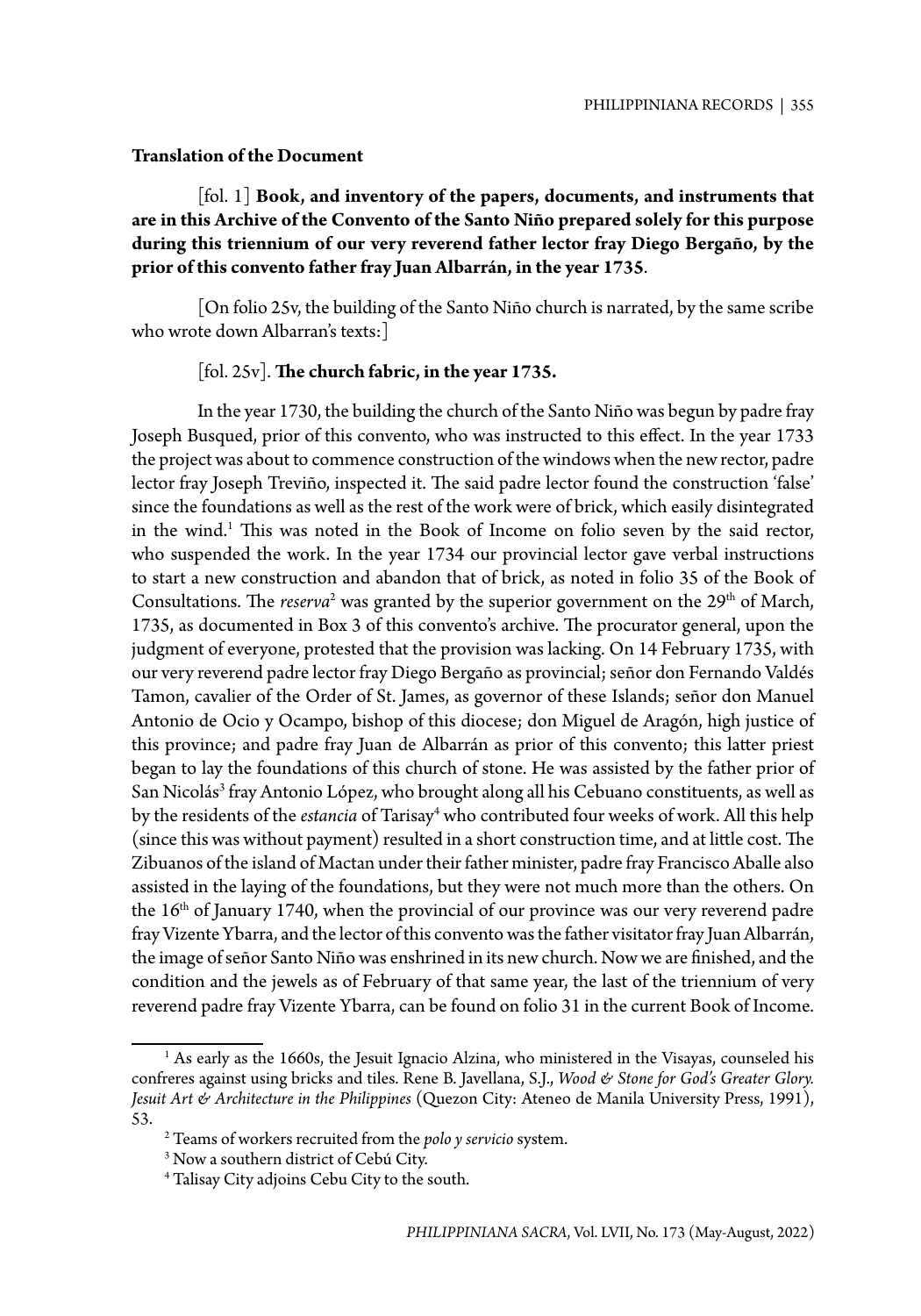[folio 80]

# **Advertencias Para Obras que se puedan ofrecer en este Convento**

An sido tantas las dificultades e ympedimentos que se ofrecieron para/ principiarse de Canter*í*a la fabrica de la Yglesia del Santo Niño, que para ven/cerlas costó sumo travajo, y desvelo, con muchos pesos en plata: Todo motivado/ en las dificultades que se ponían para consiguir los materiales necess*ari*os por quan/to esta decían se havían ya consumido en la fabrica del Colegio de la Comp*añí*a, / y que para el se yba a sacar la piedra a Poroc, y a otras Yslas, y haviendome ami el Santo Niño facilitado materiales para principiar su Yglesia, y/ la esperiencia en haver proseguido dicha fabrica demostrado ser de ningun/ balor los impedim*en*tos y dificultades q*ue* se ponían a las fabricas de Cantería y p*o*r/ quanto la falta de esperiencia al principio me hizo gastar muchos pesos: Por/ tanto para que en adelante mis Soceres se ahorren de gastos, y assi mesmo ha/llen alg*un*a norma para la cuncicución de materiales de Cantería me atrevo a/ poner las Advertencias siguientes.

## **Bancas**

Vna de las dificultades mayores q aqui encontré fue la consecución de Ban/cas para el acarreto de piedra y demas materiales, y fue tanta que me hallé/ presisado el ocurrir a Capiz, y Panay, para su consecución, pero no omití/ dilig*enci*a alg*un*a para conseguirlas en esta Ysla como lo conseguí en los Montes de Tari/say, y Pitalo de madera muy aproposito para piedra y en d*ic*hos Montes, Car/car, y Argao, se puedan encontrar los Bancas que se quisiesen, costandome ci/erta m.te [sic: monto] el haver palos suficientes para ellas, y el no haver io sacado los/ a ssido p*or* no necesitarlos: Y assi quando en este Com*ven*to se necesitacen Ban/ cas no ay mas que ocurrir a d*ic*hos Montes sin admitir escusa a los Yndios que/ la suelen dar mui de ordinario.

Las Bancas mas convenientes para una obra son cascos medianas de nue/ ve hasta doce brazas, y estos sin cates $^{\rm l}$  pues assi pueden entrar, y salir en los/ Manglares, pues siendo Bancas grandes se pierden muchas Uiages/ [fol. 80v] por quedarse baradas en los Manglares. Yo al principio puse a las bancas/ cates, para que cargasen mas pero solo sirvió de gastar muchas cañas pu/es en cada Uiaje eran necess*ari*o mudarlas.

<sup>1</sup> The word *cate* is used here, from the Visayan *catig*, outrigger.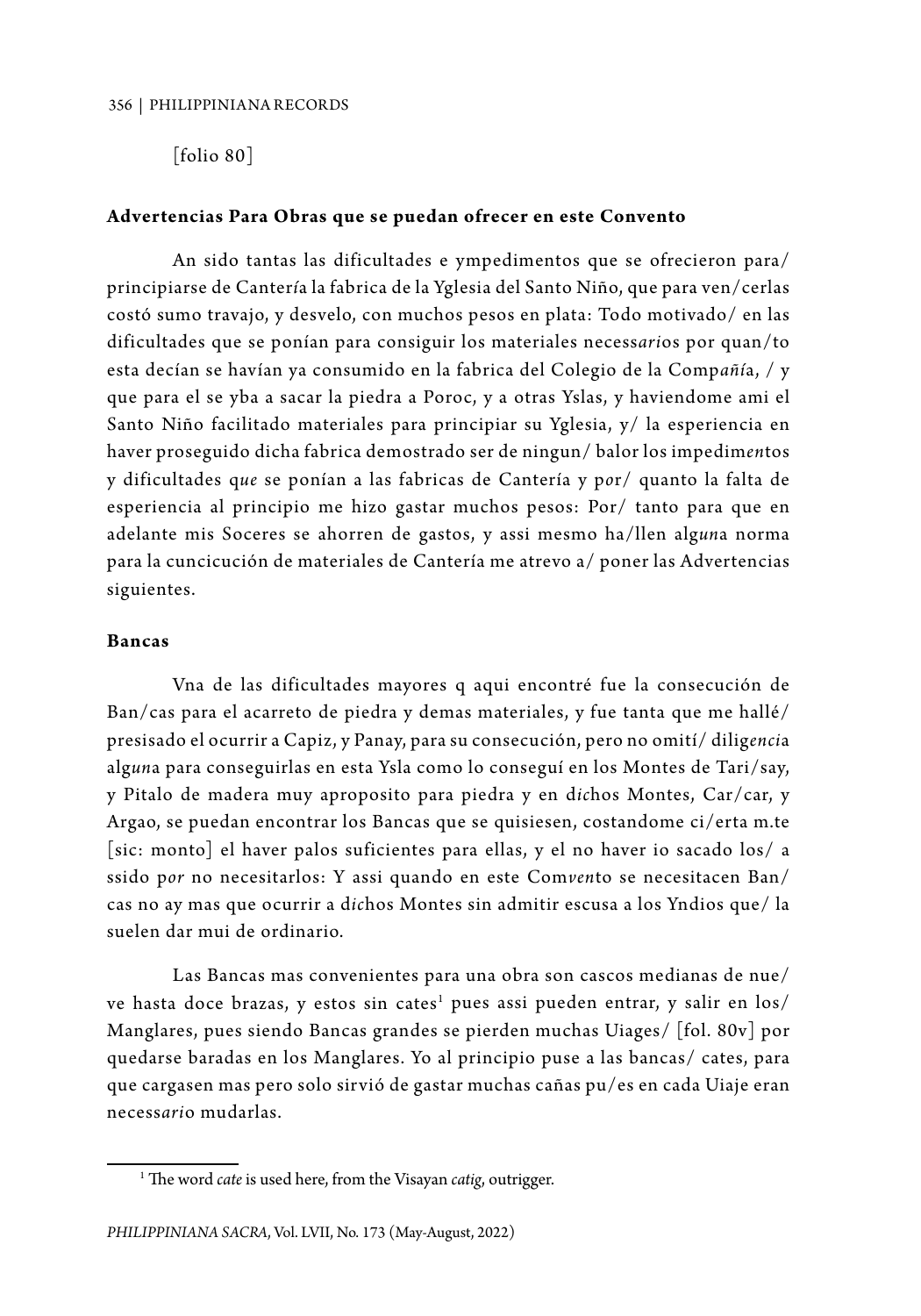# [fol. 80]

#### **Words of advice for projects, that can be offered in this convento.**

There have been so many difficulties and impediments that presented themselves upon initiating the cut stonework of the church of the Santo Niño, that overcoming them cost so much work and insomnia, apart from so much silver pesos. This was all motivated by the difficulties they said in acquiring those materials necessary for the construction of the Colegio of the Compañía,<sup>5</sup> (**Fig. 6**) for which they brought stone from Poroc<sup>6</sup> and from other islands. The aid given me by the Santo Niño in procuring materials to initiate the construction of his church; the experience in having embarked on the said construction showing the little value of those impediments and difficulties in the stonework; and the lack of experience in the beginning, that made me spend a lot of money: have made me dare to prepare the following 'warnings' in order for my successors to be able to save on expenses, and at the same time to find some kind of guide in working with stone.

#### **Canoes**

One of the greatest problems I encountered was getting canoes to carry stones and other materials. I had to go to Capiz, and Panay,<sup>7</sup> to get them. However, I left no stone unturned to find them in this island  $\lceil \text{Cebu} \rceil$ , as I did in the mountains of Tarisay and Pitalo<sup>8</sup> where I found wood strong enough to carry the stone. And in these mountains, in Carcar<sup>9</sup> and Argao, $10$  such canoes as desired can be found, costing me some amount to have the oars made for them, and not having taken them because they were not needed. Hence, when this convento has need of canoes, one just has to ascend the mountains without any excuse, since the natives usually give them at an ordinary [price].

The canoes most useful for a project are those of median size, of nine up to twelve *brazas* long,<sup>11</sup> and these without outriggers because they are able to enter and leave the mangrove swamps. With large canoes, many trips are wasted, [fol. 80v] because they get snarled among the mangroves. In the beginning, I placed outriggers on the canoes, so that they could carry more;<sup>12</sup> but this only ended up with wasting many bamboos, since with each trip it was necessary to change or repair them.

 $^{\rm 5}$  The Jesuit college of San Ildefonso, built outside the city towards the beach, on the site of Plaza Independencia, a hundred meters or so north of Fort San Pedro.

 $6$  Poro Island, among the Camotes Islands between northeast Cebu and Leyte?

 $^7$  Capiz and Panay are present-day Roxas City and adjacent Pan-ay municipality on Panay Island, respectively.

<sup>&</sup>lt;sup>8</sup> Pitalo is a barangay of the municipality of San Fernando, south of Cebu City, after Talisay City, Minglanilla, and Naga.

<sup>9</sup> Present-day Carcar City is south of Cebu City, adjoining San Fernando to its south.

<sup>&</sup>lt;sup>10</sup> Argao is a town south of Carcar City, after Sibonga.

<sup>11</sup> One *braza* is equivalent to two *varas*, or a fathom; 1.6718 meters. In this case, the canoes would have been 15 to 20 meters long.

 $12$  The outriggers provided more buoyancy and balance to the canoe, so it could carry more weight.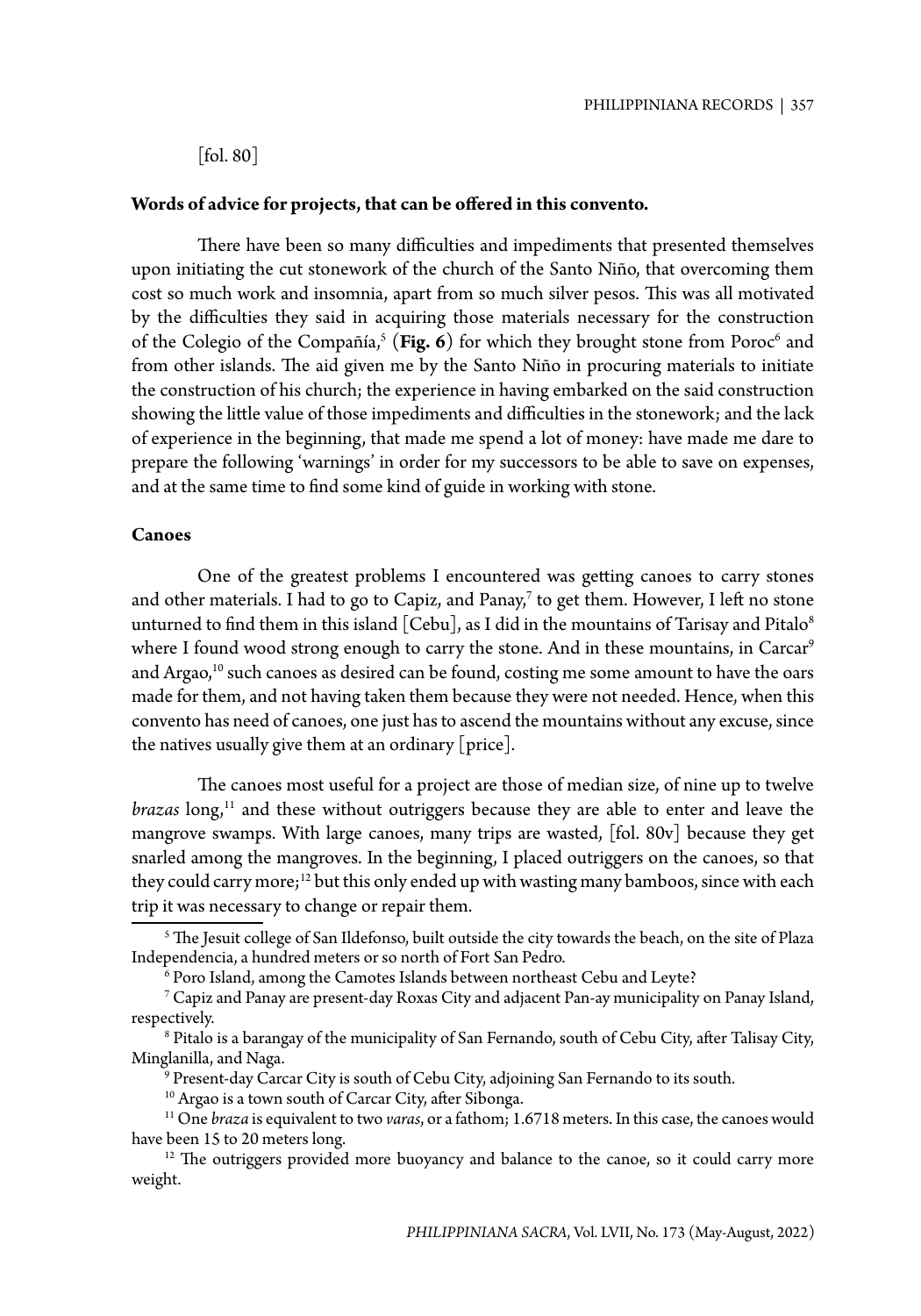# **Cal**

Para hacerla cal practicavan tales circunstancias que era muy esorbitante/ el gasto que havía en hacerse un calero y lo que practicavan era el no echar/ otra piedra que era la que aqui llaman Manongol, y esa avia de ser mui es/cogida, sin que las raises de dha Piedra se mesclasen con dicha piedra Manongol:/ y si se queria hechar en el calero otra piedra, decían no bolverse cal, asimesmo practicavan el no bolver a hechar en el calero la piedra, q*ue*/ en otro calero, huviese servido, y no se huviese acavado de quemar, dici/endo que aquello ia no se bolvia cal. Yo practiqué todo lo arriva expre/sado falso. Pues toda piedra blanca, que sea Manongol, que no lo sea, que/ sea piedra de Mangle, o sea de la misma piedra que sirve para Vito/ca, $^2$  con tal que sea blanca toda ella es bueno para hacer cal, como assimes*m*o/ todo aquel cascaxo, o vigío que queda de un calero se puede bolver a e/char en otro p*o*r quanto todo se buelve cal, como io lo tengo experimentado/ con grande aorro de gasto. Pues no cuesta travajo alguno en conseguir la piedra, para la cal, por quanto haciendose de qualquiera piedra./ Las bancas al dia hacen dos viaxes pero haciendose de Manongol/ como se hacia de antes, con dificultad se haze al dia un viage.

[to right of page]

Y referido/ al principio lo/ qual me fue/ de grandísi/mos gastos pe/ro la esperien/ cia me ense/ñó el ser todo/ lo de arriva.

La piedra para el calero no la partían muy menuda porque devan/ la derretía el fuego pero lo mejor es partirla pues asísale/ mejor cocida la cal como io lo experimenté.

La leña para el calero usaban el ponerla con tanta proligidad que para/ armarla se solían gastar dos, y tres semanas, y todo este tiempo la vine/ io arreducir en dos o tres dias esto lo conseguí no permitiendo partiesen la/ leña muy menuda, sino es aquello que era preciso para ocupar los gue/cos que suelen quedar por lo tuerto de la leña.

Se usava el echar en un calero mas leña que piedra, pero lo que se deve ha/cer es el hechar tanta piedra como leña: de suerte que se se echa una bra/za de leña, se le puede hechar otra braza de piedra assi lo practiqué/ io y experimenté ser lo mejor.

Los caleros es lo mexor no hacerlo muy grandes, pues se pierde mucha cal/ [fol. 81] por no poderse entrar en el camarin con brevedad y assi para lograrse bien, que/ sea de veinte a veinte quatro brazas de boxeo. Esto se sabrá V*ste*d si quiere hacer/ el calero de veinte y quatro brazas se hechará un cordel de quatro brazas/ y puesta la una punta en donde a de ir el fogón, con la otra se yrá señalando/ un circulo en rredondo, y assi saldrá el calero de veinte y quatro brazas de su/erte que lo que un círculo tiene de centro doblado tres veces, hirás tres vezes/ biene a tener de circunferencia de manera que si tiene seis brazas de centro, la cir/ cunferencia serán dies y ocho y assí respective.

<sup>2</sup> *Bituca*, Visayan and other Philippine languages for intestines. The context here is the aggregates poured as infill (the 'intestines') with lime, sand, and water, into the wall construction.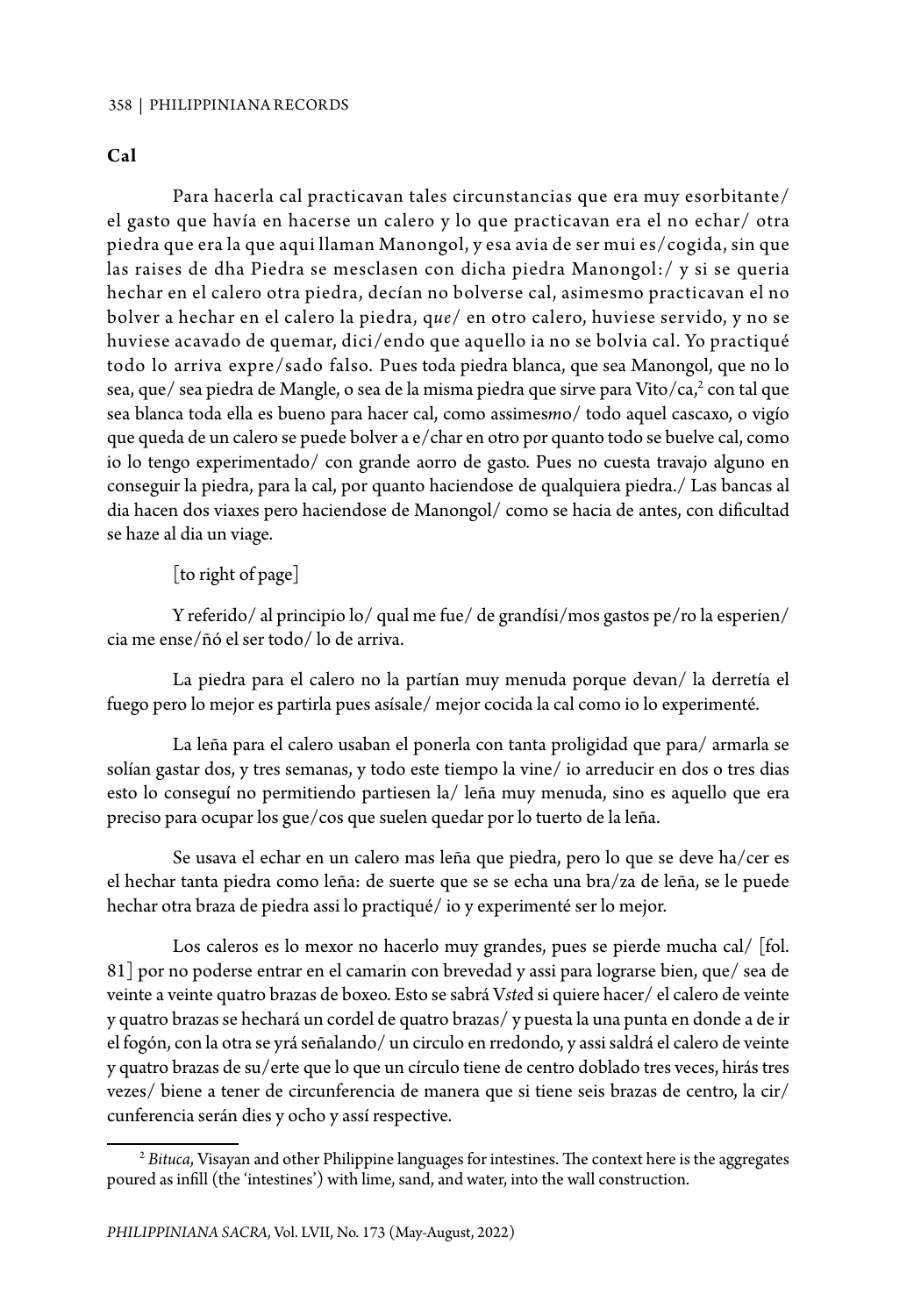## **Lime**

To produce lime they used methods which were quite costly in setting up a kiln. They used no other stone but that which is here called *manongol*, 13 and this had to be well selected, without the roots of said stone being mixed with the said *manongol*. 14 If any other stone was cooked in the kiln, they said this would not result in lime. Similarly, they did not return the stone to the kiln, but to another kiln, it would have been used, and would not have finished burning;<sup>15</sup> they explained that that material would not then render lime. I found all the above to be false. All white stone,<sup>16</sup> be it *manongol* or not, be it stone from the mangroves, or be it the same stone which is used for infill [*bitoca*] between the walls, so long as it is white can be a source of lime. The same is true for the rubblework, or remnants in the kiln, which can be recooked in the kiln to render lime. All these then can be used for lime, which I myself have experienced with great savings in cost. This is because it does not take too much labor to procure the stone for the lime, this material being derived from whichever stone. At present the canoes make two trips a day, whereas one day was barely enough when they used to search for *manongol*.

[*on the right margin of the above paragraph*] With reference to the beginning, I incurred very great expenses, but experience taught me all the above.

They did not break down the stone for the kiln into small pieces because [they let] the fire to melt the stone; but I have experienced that for a better firing of lime, it would be best to first break down the stone into small pieces.

They used to pile so much firewood into the kiln, that it would take two, or three weeks. This length of time I was able to reduce to two or three days, by not permitting the firewood to be chopped too finely but only those necessary to fill in the spaces due to the twistedness of the wood.

They used to pile more firewood than stone in the kiln. But what should be done is to place as much wood as stone, such that stoking one *braza* of firewood, should be enough for another *braza* of stone. This is what I practiced and found to be the best way.

It is better not to have the kilns built too large; so much lime is lost [fol. 81] because one cannot enter quickly. Thus, for good results, the perimeter should be from twenty to twenty-four *brazas*. 17 This you will know if you want the lime kiln to be twenty-four *brazas*, place one end of a rope four *brazas* long where the fire will be lit, and draw a circle around this with the other. The kiln will be twenty-four *brazas* in such a way that for a circle whose center is doubled three times, you go three times the circumference. Similarly, if you have six *brazas* in the middle, the circumference will be 18 *brazas*. (**Fig. 7**).

<sup>13</sup> *Manunggul* is the Visayan word for coral stone. Javellana, op.cit., 53.

<sup>&</sup>lt;sup>14</sup> The sense of this text is not clear.

<sup>&</sup>lt;sup>15</sup> The sense is similarly not clear.

<sup>&</sup>lt;sup>16</sup> The whiteness indicates the presence of calcium carbonate (CaCO3); Rona Repancol, pers. com.17 24 *brazas* is equal to 40.1232 meters.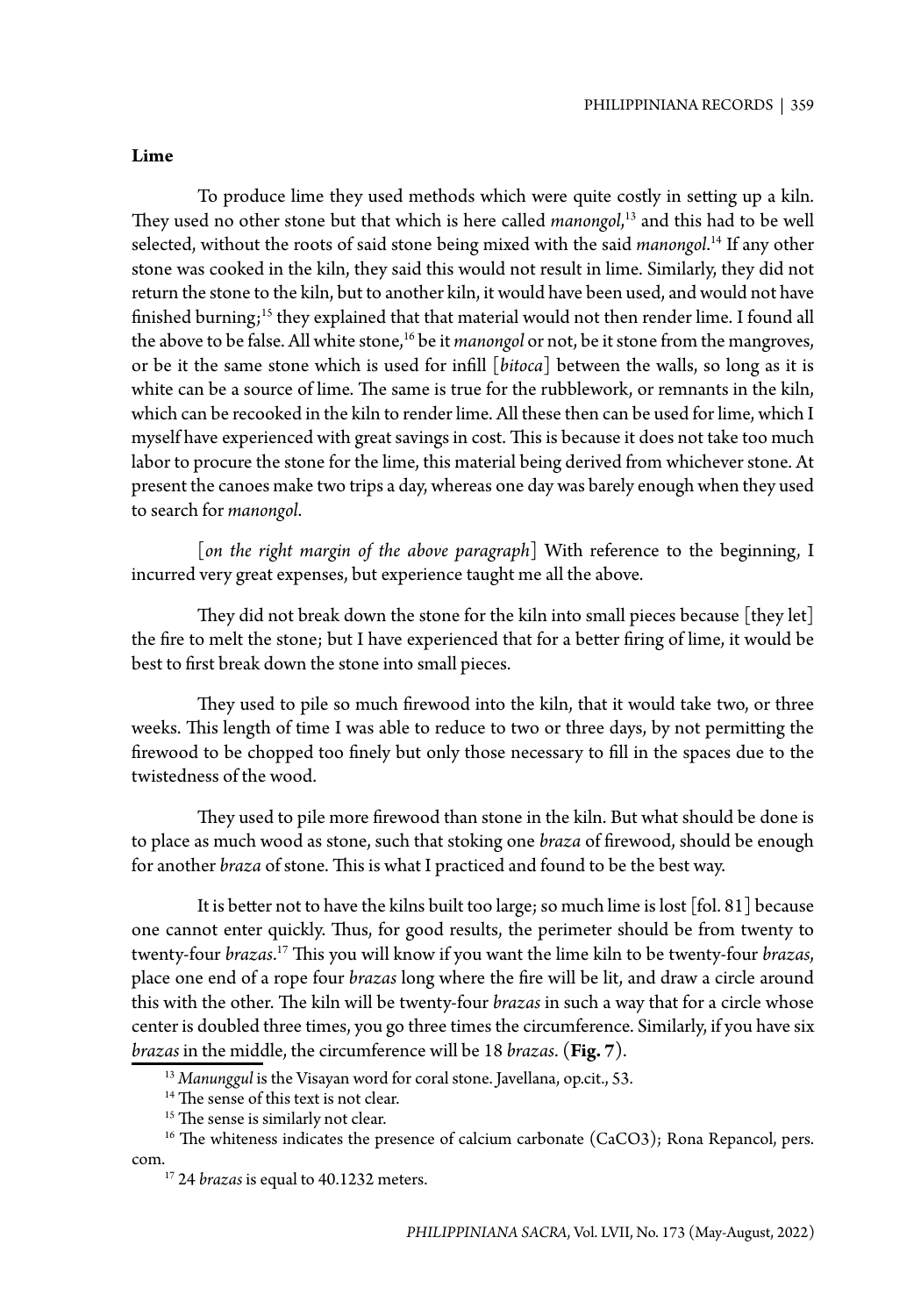Los caleros el mejor dia para pegarlos fuego es el Sabado por la tarde, y así/ se consigue el Lunes por la mañana el comenzar a entrar la cal en el camarin/ pero si otro día se le pegase fuego se perderá mucha cal por quanto ocurrirán/ en el tiempo que se está entrando la cal en el camarin uno, o dos Domin/gos en que no se pueda travajar y con esta demora se enfría la cal y despu/es cuesta doblado travaxo para beneficiarla.

## **Piedra**

Uno de los motivos que huvo para principiarse la Iglesia que se abandonó de/ ladrillo fue el estar en la inteligencia que la piedra no se podia encontrar/ sino es con grande dificultad tales fueron estas que io la primera piedra/ que conduxo para la fabrica de la iglesia le traxe de cerca de Carcar. Pero se falici/ tó [facilitó] este inpedim*en*to encontrandola en la Isla de Mactan y con tanta abundan/cia q*ue* para qualquiera obra que se ofrezca en este Conv*en*to, de d*ic*ha Isla se puede sacar toda la piedra que fuese necess*ari*a assi para tablillas como para bitoca/ y cal.

El mexor modo para conducir la piedra para tablillas es dando a los indios/ numero señalado a la semana de tarea Yo despues de muchas resuluciones q*ue*/ sobre esto tomé vine a poner en practica y corriente, el que tres indios a la sema/na diesen puestas aqui en la playa cien tablillas de media bara poco mas o me/nos, y si no daban el cumplim*ien*to a ello les quitaba del socorro rata por cant*ida*d:/ pues si no me dan cumplim*ien*to a ello no es porque no puedan, sino es por su floxera, pe/ro quando llegan las bancas es necess*ari*o estar con sumo cuidado pues suelen/ traer quarenta piedras, y dicen despues haver traido sesenta. Por lo que/ en adelante a lo menos a tres personas se le deverán pedir a la semana ci/en tablillas.

Para la condución de piedra o tablillas grandes que en una obra son ne/ cess*ari*as, ia para arcos, cornisas, y puertas, en esto no se puede dar reg/la fixa para su condución, pues estas cuesta mas travaxo el en/[fol. 81v]contrarlas, partirlas, y cargarlas en las bancas por lo que se deverá regu/lar las tareas que se les diese a los indios segun las medidas que de lo grue/so y de lo largo se les pidiese dichas piedras aunque siempre es lo mejor/ y mas conveniente pedirles alg*un*as mas de las que puedan dar para que/ assí den la que conmodam*en*te puedan conducir.

La piedra para vitoca se conduce sin dificultad alg*un*a se pueden al/ día hacer dos viajes y si se apura un poco a los indios aun tres, assi lo/ executado io, pero es necess*ari*o tener cuidado quando llegan las ban/cas pues de no las traen vien cargadas biniendose con media ban/ca de bitoca. Los mis*mo*s viages se asen para conducir la piedra para la cal.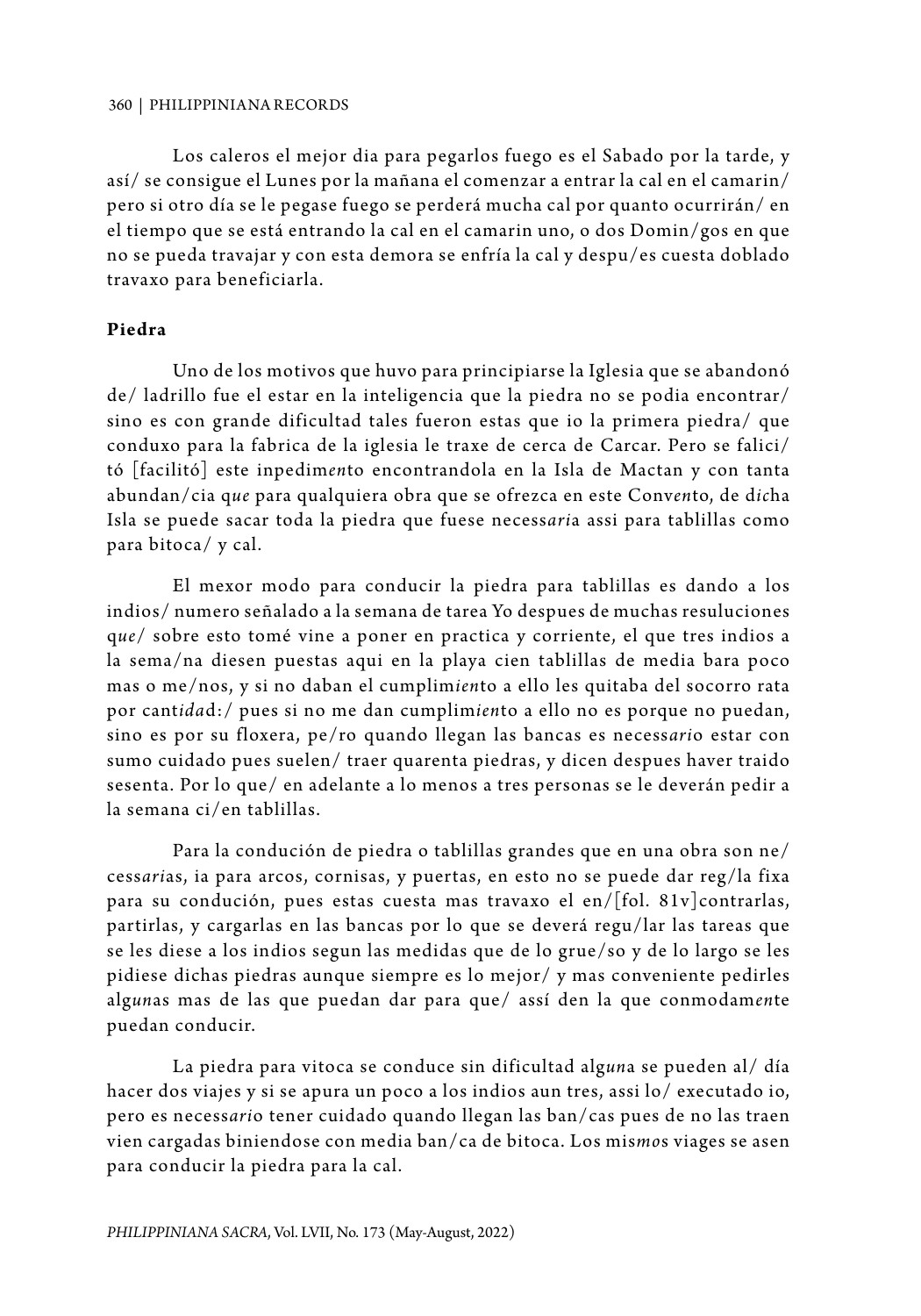The best time to fire the lime kilns is Saturday afternoon, so that by Monday morning it will be possible to transfer the lime to the shed. If the kiln is fired on any other day much lime will be lost when no work is done on the first, or second Sunday; this delay results in the cooling of the lime, and then it will take double the effort to benefit from it.<sup>18</sup>

## **Stone**

One of the reasons to use bricks for the church that was abandoned was the thinking that the stone could not be found except with great difficulty. Such were these [thoughts when] the first stone that I bring [sic] to construct the church was brought from the environs of Carcar. But this impediment was overcome by finding it on the Island of Mactan, and in such abundance for whatever work that is necessary in this Convent. From said Island can be extracted all the stone needed for *tablillas*<sup>19</sup> as well as for in-fill and lime.

The best way to transport the stone for *tablillas* is by giving the natives a designated number for the week of work. After many resolutions that I took on this point, I came to put into current practice the one wherein three natives a week would deliver here on the beach a hundred *tablillas* measuring half a *vara*<sup>20</sup> more or less. If they did not comply with this, they would be deprived of their ration according to quantity. If they don't complete their work for me, it is not because they can't, but because of their laziness. But when the canoes arrive it is necessary to be very careful because they usually carry forty stones, and later they say that they have brought sixty. Therefore, from now on, at least three people should be asked for one hundred *tablillas* a week.

No fixed rule can be given for the transport of stone or large *tablillas* that in a project are necessary for arches, cornices, and doors. Since it costs more work [fol.  $81v$ ] to locate, cut, and load the stones on the canoes, the tasks that are given to the natives should be regulated according to the measurements of the thickness and length of these stones. However, it is always the best and most convenient to ask them for a few more than they can give; that way they deliver what they can comfortably transport.

The stone for *vitoca* [infill] is brought without any difficulty; two trips can be made in a day, and if the natives are hurried, even three. That is how I carried it out; but it is necessary to be careful when the canoes arrive, because if they do not bring them well loaded, they come with half a boatload of *bitoca*. The same trips are made to transport the stone meant for lime.

<sup>&</sup>lt;sup>18</sup> The most recent and detailed analysis on lime-making in Spanish colonial Philippines is Jan-Michael C. Cayme, "Analytical chemistry methods of estimating the hydraulic lime characteristics of mortars from a Spanish colonial period fortification in the Philippines: Perspective of a Southeast Asian country," SPAFA Journal 6 (2022):1-12, doi.org/10.26721/spafajournal.5fabjq9471.

<sup>&</sup>lt;sup>19</sup> Tablilla was the word used in the Visayas for cut stone blocks, or ashlar. Architect Michael Manalo adds that such *tablillas* were dressed, or flat, on the outside, but cut on the back to resemble a pyramid; the finished *tablilla* would bring to mind an old-fashioned TV picture tube (pers. com.).

<sup>20</sup> The *vara* was a Spanish unit of length equivalent to two spans or 84 cm. Thus, half a *vara* would be about 42 cm.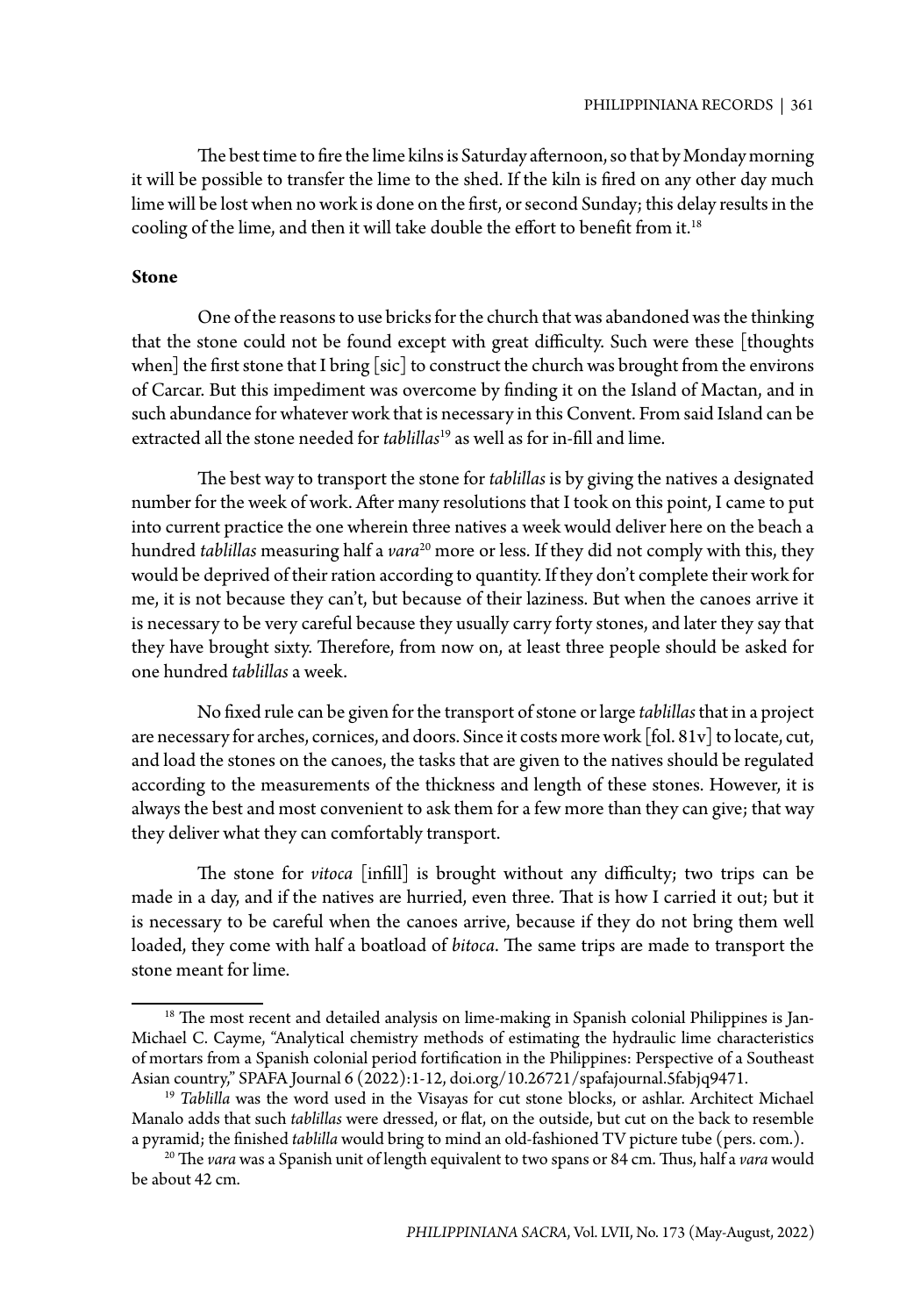Para labrar piedra si a los indios no se le diese número señalado de las/ que an de labrar al día suelen en todo semana no labrar una piedra por lo que/ se deve pedir lo numero señalado, de ellas al día y este será ocho tabli/llas al dia al que conmud*a*m*en*te pueden dar cumplim*ien*to como a mi me le an/ dado después que lo practiqué assí: pero para recivirles las tareas es necess*ari*o es/ tar con grande cuidado, pues de no con grande garbo las tareas de un día las quenta por de dos, o tres días, y suelen tanbien de noche coger las ta/blillas que estan ia passadas en quenta y acarrearlas alugur [sic] donde esta/ labrando para despues entregarlas por nuebam*en*te labradas. Y assí lo mas com/veniente es el que la piedra se labre en la playa, y el sabado recivir/les las tareas por junto, y assi como se les ban contando las tablillas ir las cargando en los carretones y meterlas en el Patio, y assi no acen tan/tas drogas los indios.

Para labrar las piedras grandes, hacer cornisas como assi mes*m*o piedra pa/ra arcos, y todas las demas que no fuesen tablillas ordinarias, no se pue/de dar regla fixa y lo mas conveniente es el que en un lugar estén jun/tos todos los labradores sin permitirlos esten divididos, pue[s] estandolo tra/vajan mui poco, o nada, y estando juntos con facilidad seles hace ban/tay, y se hecha de ber el que viene a travaxar o no.

Sobre el asentar piedra, i echar lechadas assi mes*m*o no se puede dar/ regla alguna, si solo dando o ofreciendo el dar a los indios un real o dos/ para tubá suelen entonces concluir no solo aquello por lo que se les o/frece darles tubá sino es mucho mas, que no lo hecieran ni en dos días.

#### [fol. 82] **Barias Reglas de Arquitectura**.

Suma es la falta de M*aest*ros y oficiales que en este de Zebú, se padece p*ar*a qualquiera/ fabrica p*o*r lo que hav*ien*do adquerido alg*un*as noticias sobre reglas de Arquitectura me animo/ anotarlas en este Libro, aunque me espongo a la notta de que me digan, que como/ yo no las edrerbado<sup>3</sup> en la fabrica de la Igl*esi*a alg*un*as de ellas, pero a esto digo4 que a si/do la causa el ignorarlas, y q*ue* p*ar*a que no las ignore otro quando se ofresga/ p*o*r esso las anoto aqui.

Tres cosas se deven atender en todo edificio es a saber, la utilidad la duraci/ón, y la hermosura. La utilidad se consigue dando a cada p*ar*te de el edificio lu/gar, y sittio acomodado, de modo que no sea menor de lo q*ue* pide, ni/ mayor de lo que lleva el uso y poniendo en su lugar cada p*ar*te. La duración se/ a de atender a que todas las paredes esten d*e*r*ech*as que sean mas anchas en la p*ar*te inferior, q*ue* en la superior, que tengan buenos cim*ien*tos que todos los guecos co/mo por bentanas, y puertas caigan d*e*r*ech*amente una

<sup>3</sup> This was probably meant to be written *he observado*, 'I have observed.' Small misspellings such as these throughout the work lead the authors to suspect that the present manuscript was prepared by a scribe from a draft written by Albarrán. 4

The scribe or Albarrán corrects himself without crossing the previous wrong phrase. "Pero a esto," being followed by "digo," indicates that this phrase should be replaced by "que a sido la causa" and the words that follow.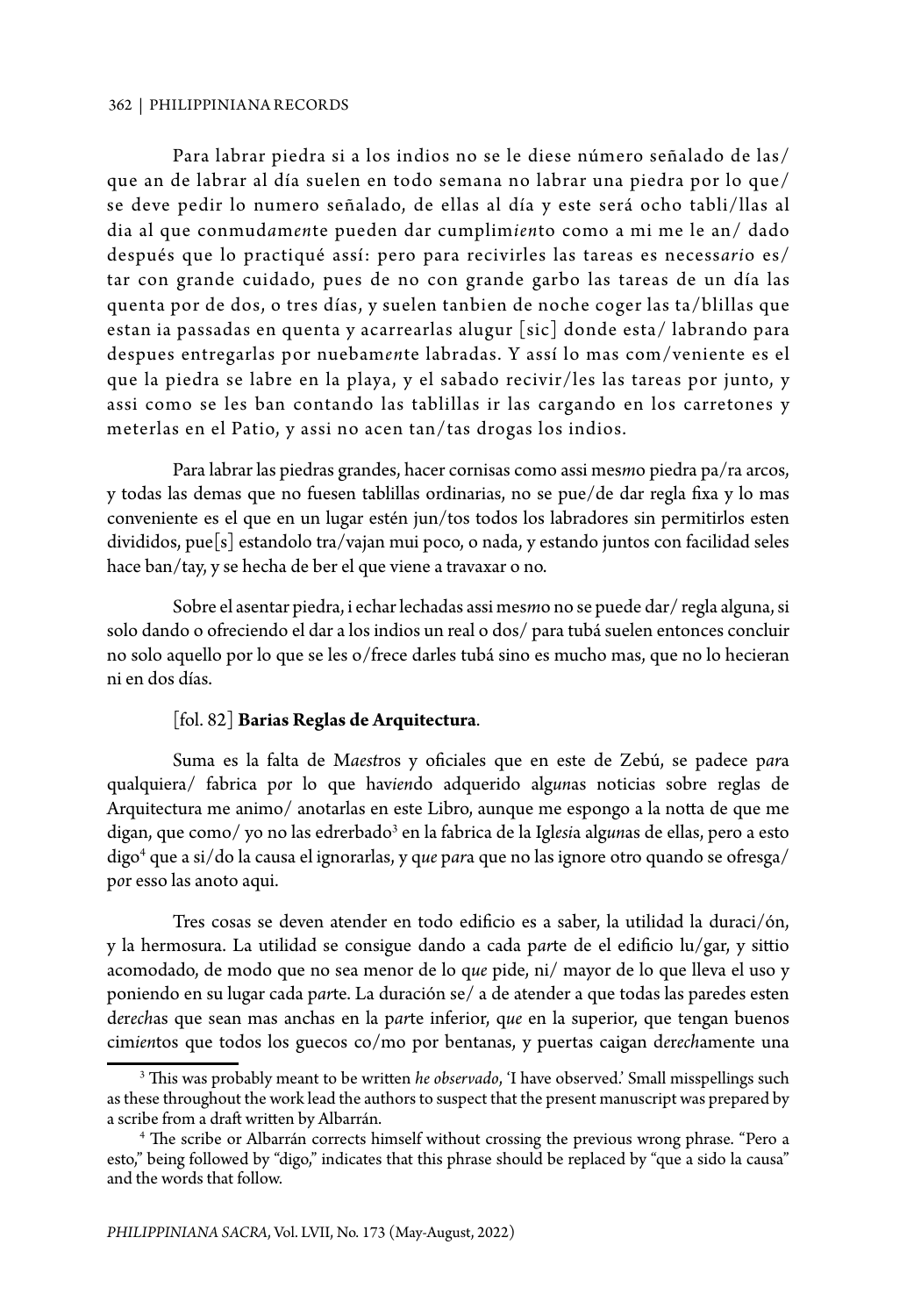To work on stone: if the natives are not given a designated number of those they must work on in a day, they usually do not work on a stone for the whole week. Therefore, a designated number must be required of them per day: and this will be eight *tablillas* a day. This they can silently comply with, as they have delivered them to me after I put this into practice. But to receive their output it is necessary to be very careful since one [laborer] devises with great elegance the tasks of one day and he counts them for two, or three days. At night, they also usually bring out those *tablillas* worked and accounted for back to the workplace, to be passed off later as newly worked. And so the most convenient thing is for the stone to be cut on the beach, and on Saturday to receive the combined output; and as they count the *tablillas*, they load them on the carts and deposit them in the Patio. This way the natives do not make so much drugs.<sup>21</sup>

To cut large stones, make cornices as well as stone for arches, and all others that are not ordinary *tablillas*, no fixed rule can be made. The most convenient thing is that all the laborers be gathered in one place without allowing them to be divided, since they work very little, or not at all. But when they are together, they readily watch over each other [*bantay*], and one's presence or absence from work is made obvious.

Similarly, on the laying of stone, or the application of plaster, no fixed rule can be given. However, by giving or offering to give the natives a *real*22 or two for *tuba*, 23 they usually finish not only that for which they are offered the *tuba*, but much more than they could do even in two days.

# [fol. 82] **Various rules for Architecture**

The lack of masters and professionals here in Cebu is keenly felt in whatever building project, such that I am motivated to put down in this Book some notes on rules for architecture that I have acquired. Although I note down what they tell me, I have not observed some of them in the fabric of the Church, and this has been the cause of not knowing them. And so that these will not be unknown by someone when he embarks on a project, I put them down here.

Three things must be considered in all buildings, which are: its usefulness, its durability, and its beauty. The usefulness of a building is achieved by giving each part of the building an adequate place and site, in such a way that it should not be less than what is required, or not more than its purpose; and by putting everything in its own place. For durability, one has to ensure: that all the walls are straight; that the lower sections are wider than the upper parts; that they have good foundations; and that all openings such as windows and doors are built over similar openings, such that a solid rises above

<sup>&</sup>lt;sup>21</sup> The reference to "drugs" is not clear.

<sup>22</sup> A *real* was a Spanish silver coin, the basic unit of currency. Eight *reales* equaled one peso. Here we see that the laborers were paid for their work. What remains to be seen is how much one *real* could buy at this time.

<sup>23</sup> *Tubá*- rice wine.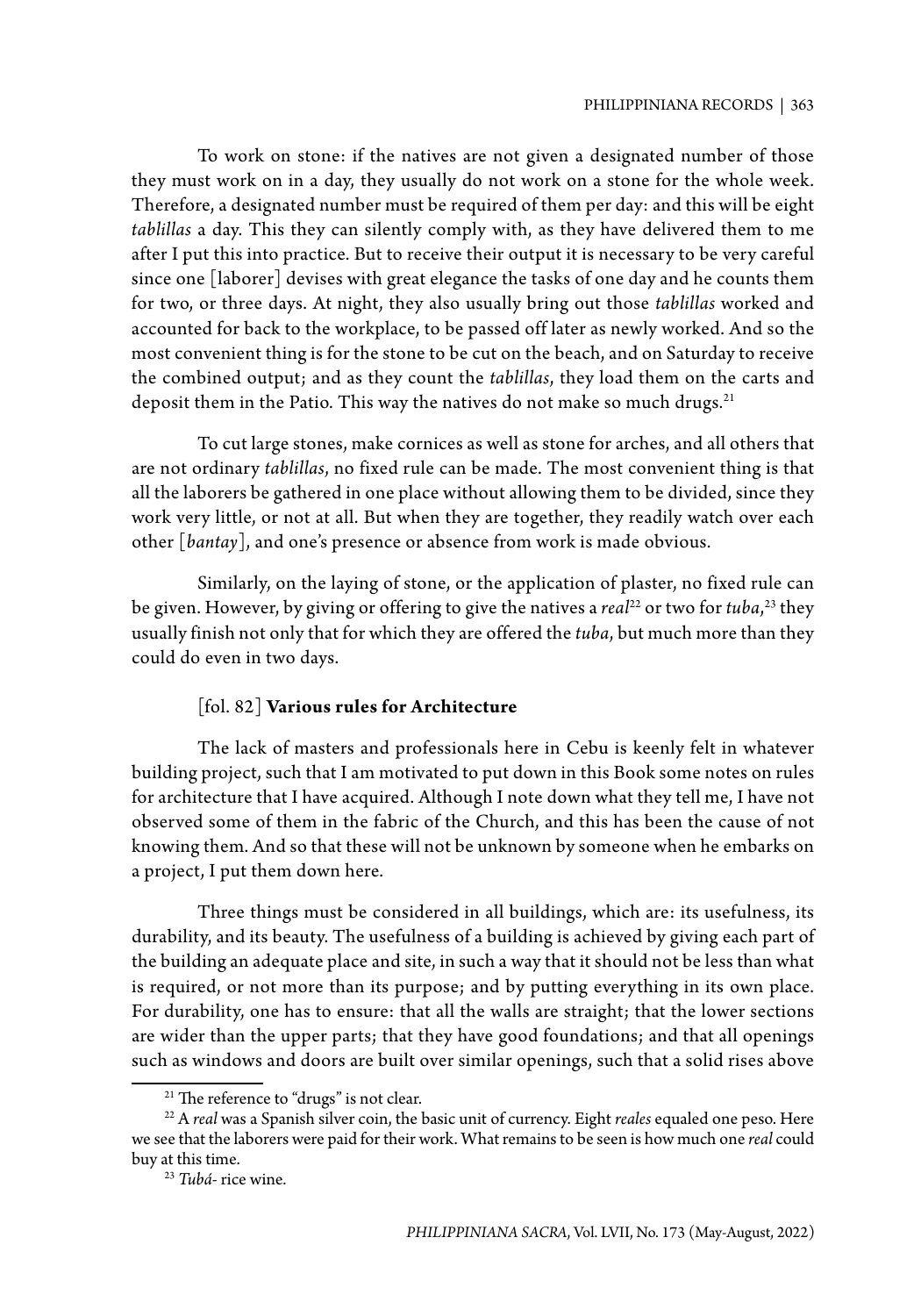sobre otras, de manera que/ s*ie*mpre un sólido esté sobre otro sólido, y sobre bacio esté otro bacio. La/ hermosura nace de la f*echu*ra y correspondencia del todo con sus p*ar*tes, y de/ las p*ar*tes entre sí, y con el todo.

Por que los edificios deven ser un buen formado cuerpo en que un miembro/ convenga con otro y todos los miembros sirban al uso a que se destinan. Y ob/servando la calidad i grueso de las paredes mirando el peso del techo.

Consideradas pues estas cosas, se an de prevenir los materiales para que a su t*iem*po/ no falte cosa alg*un*a que empida la conclusión de la obra pues es grande el pro/vecho de la fabrica si todas las paredes comenzacen a un tiempo y se acaban/ al mismo tiempo: p*o*r lo qual no quedan espuestas a sentirse y raxarse o abrirse,/ como suele acontecer en edificios fabricados en diversos t*iem*pos, y conclui/dos con desygualdad.

#### **Piedra**

Aquí en Zebu no ai mas piedra de que se pueda fabricar, y hacer una obra/ sino es de piedra de la mar p*o*r lo q*ue* en esto solo digo5 q*ue* d*ic*ha piedra se labrara lue/go q*ue* se traiga q*ue* se seca de la mar. Pero despues se deve dejar al sol y al/ agua, y sino fuera t*ie*mpo de Aguaceros se deve labar con agua dulce p*ar*a que/ assi salga los salitrosos q*ue* en sí tiene dicha piedra. Pero si la piedra fuese del/ monte de ningún modo se permitirá se moxe en agua salada.

## **Arena**

Tres gen*er*os de Arena ponen los arquitectos son con que se suelen hacer las obras;/ El uno de ellos es la arena de la mar y esta dicen ser la peor, pero venificia/ [fol. 82v] da sirve como otra q*ualquie*ra p*ar*a fabricar y pør quanto aqui en Zebú no ai o/tra digo<sup>6</sup> que esta se deve alg*un*as P*ar*tes. antes sacar de la playa y ponerla en/ p*ar*te don*d*e con los aguaceros se bañe, y de no regarla con agua dulce y es/ta de ningun modo sera la blanca, sino es que se debe escoger la negra,/ y relioc.te [?]7 como vidrio, y la mexor es aquella que se alla mas cerca al/ Agua p*o*r estar mas bien labada, y sin tierra alguna. Para la paletada, y hor/namentos arinaicos de un ydificio se a de procurar por dificultad que aiga arena/ de rio: Pues la de la mar p*o*r el salitre que tiene se seca presto, y presto tambien se/ umedece, y consiguientemente se deshaze, y cae de los paredes. Y finalmente la/ arena que hechada en agua la intubiare<sup>8</sup> y formare algun genero de lodo es/ ciertamente mala, y tambien es mala aquella que por mucho t*iem*po a estado al/ sol, luna y llubias, porque esta tendrá mucha tierra, y humor apto para pro/ducir alg*un*os arbolillos que dañan muchísimo los edificios.

 $5$  "Digo" following "que en esto solo" indicates that the latter phrase should be disregarded and replaced by "q*ue* d*ic*ha piedra" and the rest of the sentence.

<sup>6</sup> "Digo" following "no ai otra" indicates that the latter phrase should be replaced by "que esta se deve alg*un*as P*ar*tes."

 $\frac{7}{7}$  This verb or past participle is unidentifiable.

<sup>8</sup> This word is unidentifiable.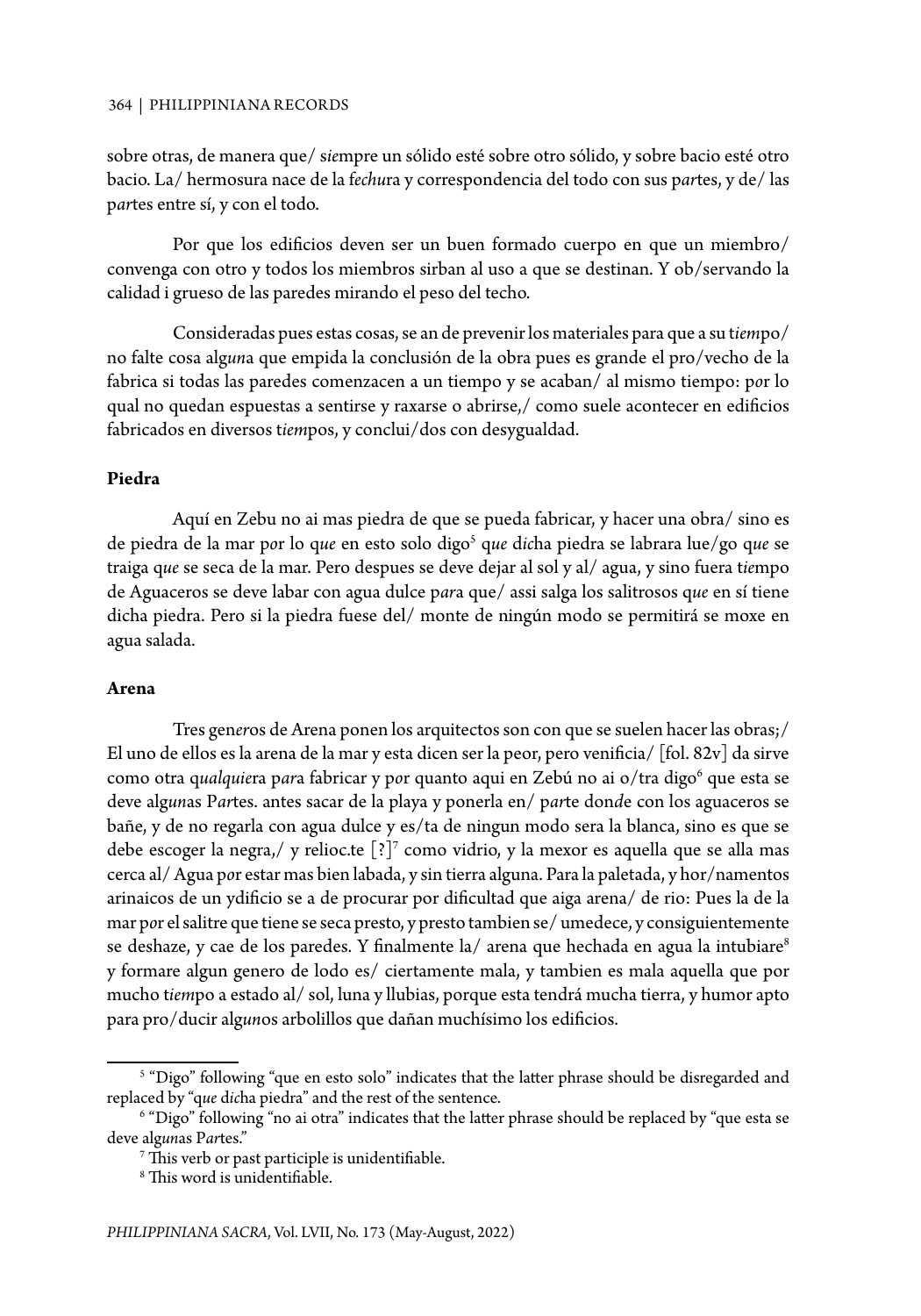a solid, and a void rises above another void. The beauty of a building results from the technique and correspondence of all the parts, of all the parts among themselves, and with the whole project.

Buildings should be a well-formed body, in which each member agrees with the other, and all the members serve the purpose for which it was meant. Also, the quality and thickness of the walls have to support the weight of the roof.

Therefore, considering these things, the lack of materials that will interrupt construction must be prevented. It is a great advantage for the building fabric for all the walls to be begun and finished at the same time. This way, the walls are not subject to cracks or fissures, which usually affect buildings built over different periods, and completed with inequalities.

#### **Stone**

Here in Zebu there is no other stone that lends itself to building, and can be used for construction, than that from the sea; that is, it should be worked once it is dried after having been brought from the sea. But after this it should be exposed to the sun and water; if it is not the rainy season, the stone has to be washed in fresh water to remove all of its saline properties. However, if the stone is obtained from the mountains, it should by no means come into contact with salt water.

# **Sand**

The architects suggest three types of sand that are usually utilized for construction. The first of these is the sand from the sea, which they say is the worst; but if it is refined [fol. 82v] it serves like any other for construction, and here in Zebu some parts have utilized it. Before removing it from the sea and placing it in the waterways to wash it, and it should not be watered with fresh water [the sense of this sentence is not clear]; and by no means should this be white sand, but the black kind is to be chosen, and [unreadable participle or adjective] like glass. The best kind is that found nearest the water, for it is well washed, and without any soil. For the lime plaster and ornamentation of a building, much effort should be taken to procure river sand. This is so because the sand from the sea is saline, and dries quickly; since it also humidifies quickly, it degenerates, and falls from the walls. Finally, the sand kept in water [the phrase is not understandable] and will form some type of mud; this is definitely bad. Just as bad is that sand that has been exposed for a long time to the sun, moon, and rains, because this sand will have much earth and soil from which will sprout small trees that greatly damage the edifices.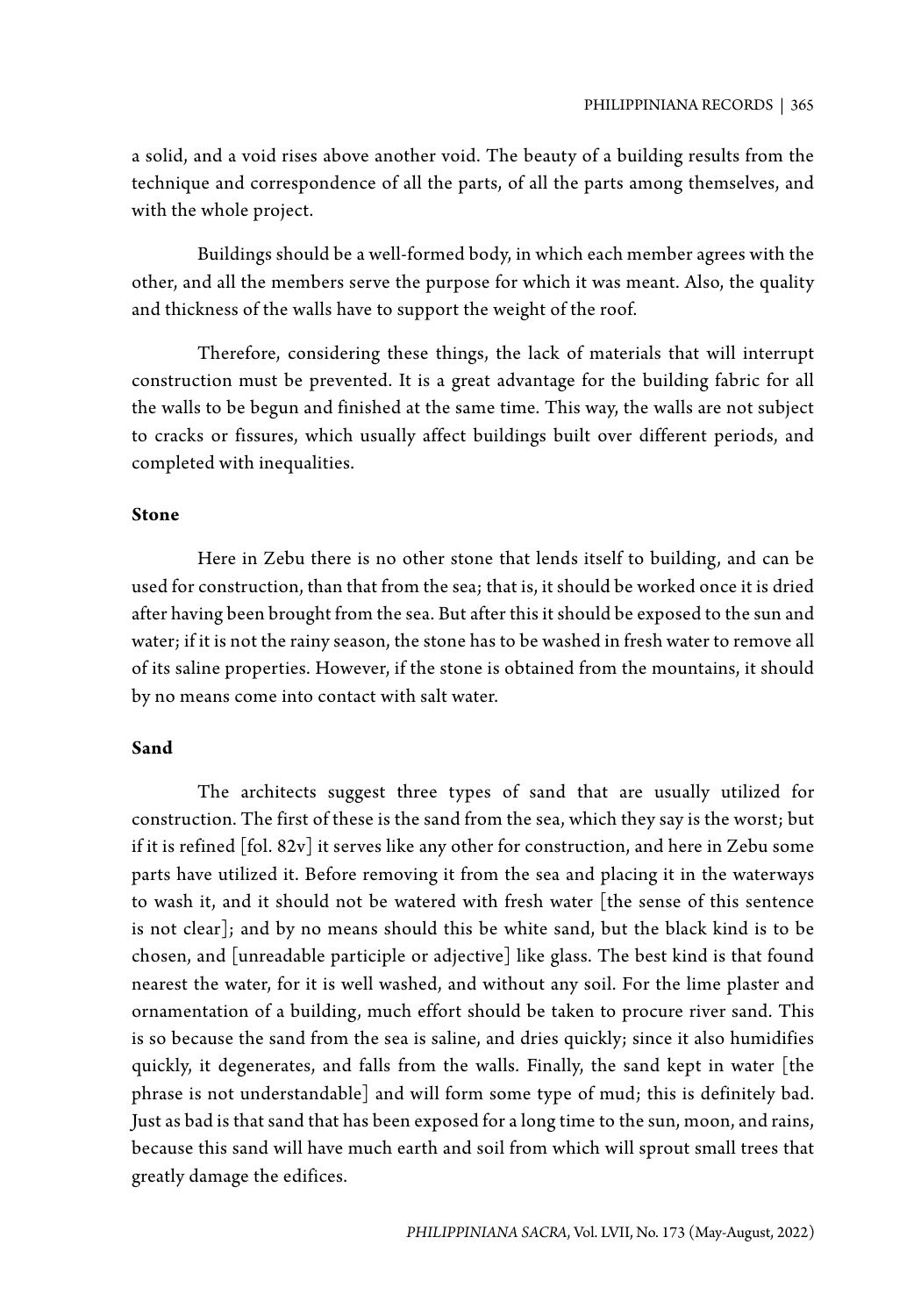#### **Cal y modo de Amasarla**

Sobre el modo de hacerse la cal ia tengo dicho arriva y solo añado aqui/ que la piedra blanca y sólida, y que quemada que dé la tercera p*ar*te más ligera/ que lo que pesaba antes de quemarse es la mejor para cal, pero aqui no ay/ otra piedra mas que la de la mar, y assi homito el poner los muchos generos/ de piedra que los Autores ponen, que ai de la qual se puede hacer cal; la qual co/cida se deve umedecer con agua pero no toda a un mis*m*o t*ie*mpo, sino es sucesibam*en*te/ con cuydado, p*o*r que sino se rrequema, y despues se deve poner en luguar [sic] sonbrio y/ umedo sin mesclarle otra cosa, sino es que sea una capa de Arena, y quan/to mas se amasare la cal tanto sera mas tenaz, y fuerte. Para hacerse/ la mezcla se tomaran dos partes de arena, y una de cal, y esto es si la piedra/ con que se ase la cal es de la mar que si fuese del Monte se deve tomar tres/ partes de arena y una de cal; pero lo mejor es hazer la Prueva con amasar/ cantidades, y proporciones, y aguardando algunas días para provar q*ua*l/ proporción es la mejor.

#### **De la Calidad de la tierra en q***ue* **se/ an de poner los Sim***ien***tos**.

En unas p*ar*tes dan hechos los cim*ien*tos la naturaleza, en otras los forma el Arte./ Los de naturaleza son el peñasco o tierra petrosa y se puede fabricar sobre e/llo: por q*uan*to bastan p*ar*a sustentar q*ua*lq*uie*ra [sic] edificio. Para formar los cim*ien*tos que el Ar/te enseña se a de atender bien don*d*e se fabrican atendiendo assi la tierra es/ solida, o arenosa, móvil, o zenagosa.

Si la tierra fuere solida se ara caval tanto quanto se quiere la calidad de la/ fábrica. Quando mas cavarase [?] hasta la Sexta p*ar*te del edificio. Para co/nocer la solivez [sic: solidez] de la tierra se conocerá si hechando sobre ella un gran peso/ no rresonare, o temblare. Assimes*m*o podrase conocer por las pieles de los tam/bores puestos en el suelo si iriendolas ligeramente no rresonare será señal/ de ser tierra solida. La tierra arenosa es la peor p*ar*a fabricar sobre ella,/ y mucho mas si es en agua, y asi s*ie*mpre se a de cavar hasta encontrar/ [fol. 83] tierra solida y si esta fuere difícil encontrarla se deven clavar estacas/ y estas se an de poner tan juntas que entre cada dos no pueda entrar tercera,/ y se an de clavar con golpes continuados y no rrecios, p*ar*a q*ue* mejor se solide/ la tierra. No se ha de fabricar sobre cim*ien*tos antiguos, sin saver primero/ quanto tienen de profundo, y se pueden sustentar el edificio nuevo.

#### **De los cimientos**

Deven ser los cim*ien*tos al doble mas grueso que la pared que sobre ellos se a de fabri/car: en lo qual se a de atender a la grandeza del edificio de manera q*ue* los cim*ien*tos/ deben ser mas anchos en tierra móvil y tambien deven ser mas solidos en tierra/ móvil y p*ar*a fabricas de mucho peso que en tierra solida. El plan de los cimien/tos deve ser igual p*ar*a que el peso oprima ygualm*en*te y no se incline mas a una p*ar*te/ que a otra por peligro de rrajarse las paredes. Deven ser los cim*ien*tos suvir en dismi/nución de tal suerte que tanto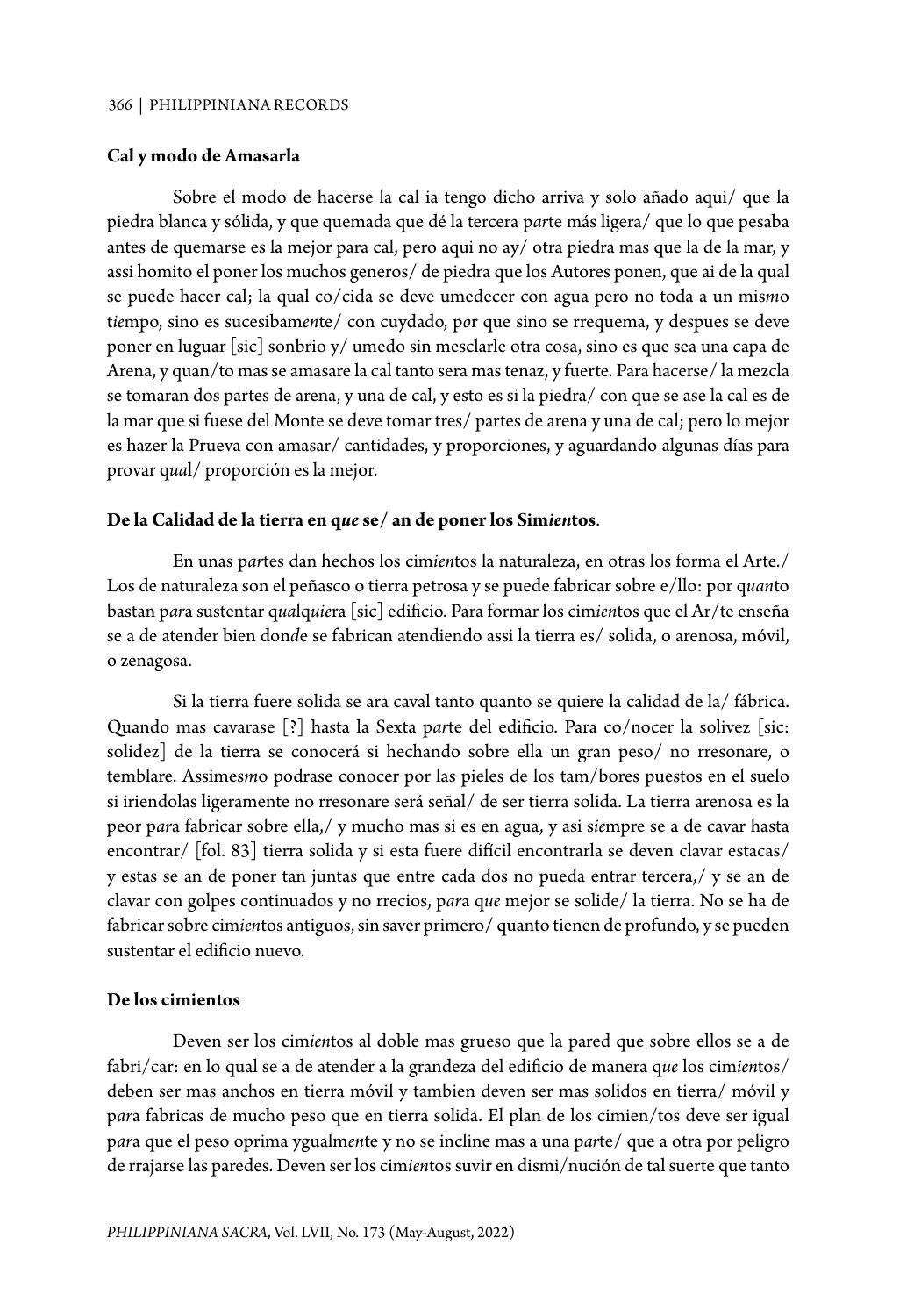## **Lime and how to knead it**

I have already described the production of lime above. I will just add here that the white and solid stone when burned, yields a third of its pre-firing weight and is the lightest; this is the best lime. But here there is no other source than the stone from the sea, therefore I omit mentioning the other types of stones from which lime may be derived, as prescribed by the authors. Said lime upon firing should be kept humid with water: not all at the same time, but successively with care. If this is not done, it will burn again. Then it will have to be placed in a shady and humid place without being mixed with anything else except a coating of sand. The more the lime is kneaded, the more it becomes firm and strong.<sup>24</sup> For a mixture, two parts of sand and one of lime are needed. This proportion is for lime derived from marine rocks. If the stone is obtained from the mountains, three parts of sand are mixed with one of lime. However, the best way is to test by kneading various quantities of various proportions, and keeping these for a few days to see which proportion is the best.

### **On the quality of the earth for foundations**

In some places the foundations are made by nature, in others by art. Those made by nature are rocky or stony grounds, and it is possible to build over these; therefore they are sufficient for any type of edifice. To form the foundations that art teaches, the place of construction will have to be studied well, determining if the soil is solid, sandy, shaky, or marshy.

If the land is solid it will be able to support whatever quality of structure is desired. As long as digging allows, it is possible to excavate up to the sixth part of the edifice. The solidity of the earth can be determined by throwing an object of great weight on it and nothing resonates or trembles. Another way is by lightly tapping the leather covers of drums laid on the ground: if they do not resonate, the land is solid. Sandy soil is the worst to build over, and much worse yet if it is watery. For this, it is necessary to excavate [fol. 83] until solid ground is encountered. If it is difficult to reach solid ground, piles will have to be driven into the soil, and they will have to be placed so close to each other that there is no space for a third pile between any two. They will have to be driven with continuous but not swift blows, the better to solidify the ground. Do not build over an old foundation, without knowing how deep it is and if it will support a new building.

#### **On the foundations**

The foundations should be twice the thickness of the wall over which the structure will be built. Therefore, depending on the size of the edifice, the foundations will have to be wider in shaky ground, and must as well be more solid in shaky ground and for buildings of great weight, than in solid ground. The plan of the foundations must be equal so that the weight is distributed evenly and does not incline to any one side, which could crack the walls.

 $24$  This method is similar to that recommended by the Renaissance architect, Leon Battista Alberti. Ignacio Gárate Rojas, *Artes de los Yesos* (Madrid: Editorial Munilla-Leria, 1999), 45.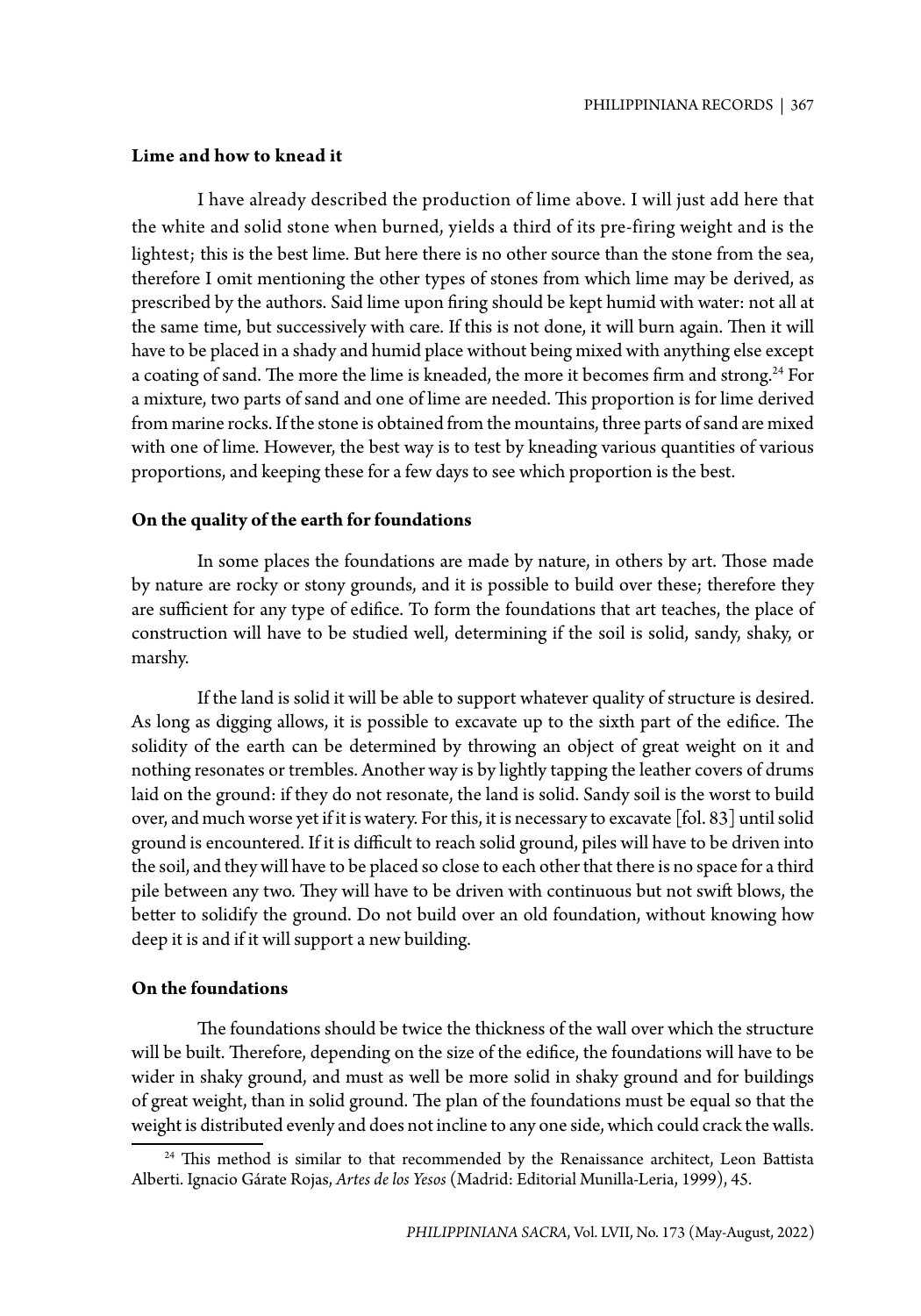disminuyen quanto mas suben, pero de tal ma/nera que tanto se dexe p*o*r una p*ar*te como p*o*r otra, y de modo que el me*di*o de arriva/ cayga perpendicular sobre el me*di*o de abajo. Lo qual tambien se a de observar en/ la disminución de las paredes sobre la tierra Deven ser las piedras primeras/ que se ponen en los cim*ien*tos ser grandes; y si sobre ser grandes se quadrasen i a/planasen bien y se asentasen con golpes continuados sera mejor p*o*r cuanto car/gados assi los cim*ien*tos cederán por igual, y igualmente asentará la fabrica.

#### **Paredes**

Seis gen*er*os de paredes ponen los Arquitectos, y dejando los cinco por no usarse/ aqui en Zebú solo pongo aqui el quinto que es el que se forma con piedras qua/dradas el qual es el ordinario en esta tierra y se f*abri*ca colocando las piedras,/ o tablillas que sirven de nervios y legazones poniendo vitoca y lechada en me*di*o/ de ella. Pondrasen estas ordenes de piedras quadradas en forma que abrasen/ toda la pared, y a cada dos tablillas lebantadas se deve poner una hechada; pe/ro p*o*r quanto aqui en Zebú es dificultoso poner las piedras hechadas se su/plirá esta falta poniendo en cada cajón de tablillas en me*di*o de cada cajon/ unas piedras grandes lebantadas de suerte que sirban de dientes para el/ cajón que se sigue arriva; i de distancia unas de otras de una bara.

#### **De las paredes y su diminuc***i***ón**<sup>9</sup>

Quanto mas suben las paredes tanto se han de ir adelgazando, de modo que/ las que salen sobre la haz de la tierra sean la mitad mas delgadas que las de los ci/ mientos, y las del seg*un*do cuerpo sean mas delgadas que las del primero como/ la mitad de un ladrillo y assi sucesivamente hasta lo ultimo de la fabrica, pe/ro con mucha discreción y cuydado, no sea que p*o*r arriba den demasiada/m*en*te delgadas [.] el me*di*o de las paredes superiores debe caer perpendicularmente/ sobre el me*di*o de las paredes inferiores, de modo que toda la pared tenga ci/erta forma pyramidal. Pero si alguno quisiera que la superficie del mu/ro superior cayga d*e*r*ech*am*en*te sobre la superficie de la inferior se avia de/ [fol. 83v] hazer esto solo por la p*ar*te de adentro, porque las vigas o llaves, pavimentos/ o techos etcet*er*a no dejarán o embarazarán qualquiera [sic] movim*ien*to de la pa/red peligrosa de ruina. La pared de afuera se cubrirá con corniza, cinto ó/ faxa que rodee todo el edificio, porque no solo adornara sino que tambi/én ligará toda la fabrica.

 $^9$  This paragraph is from Chapter XI, Book One, "De la disminución de los muros y de sus partes," of Andrea Palladio's *Los cuatro libros de arquitectura* [Venice, 1570], Translated from Italian to Spanish by Luisa de Aliprandini and Alicia Martínez Crespo (Madrid: Ediciones Akal, 1988), 70.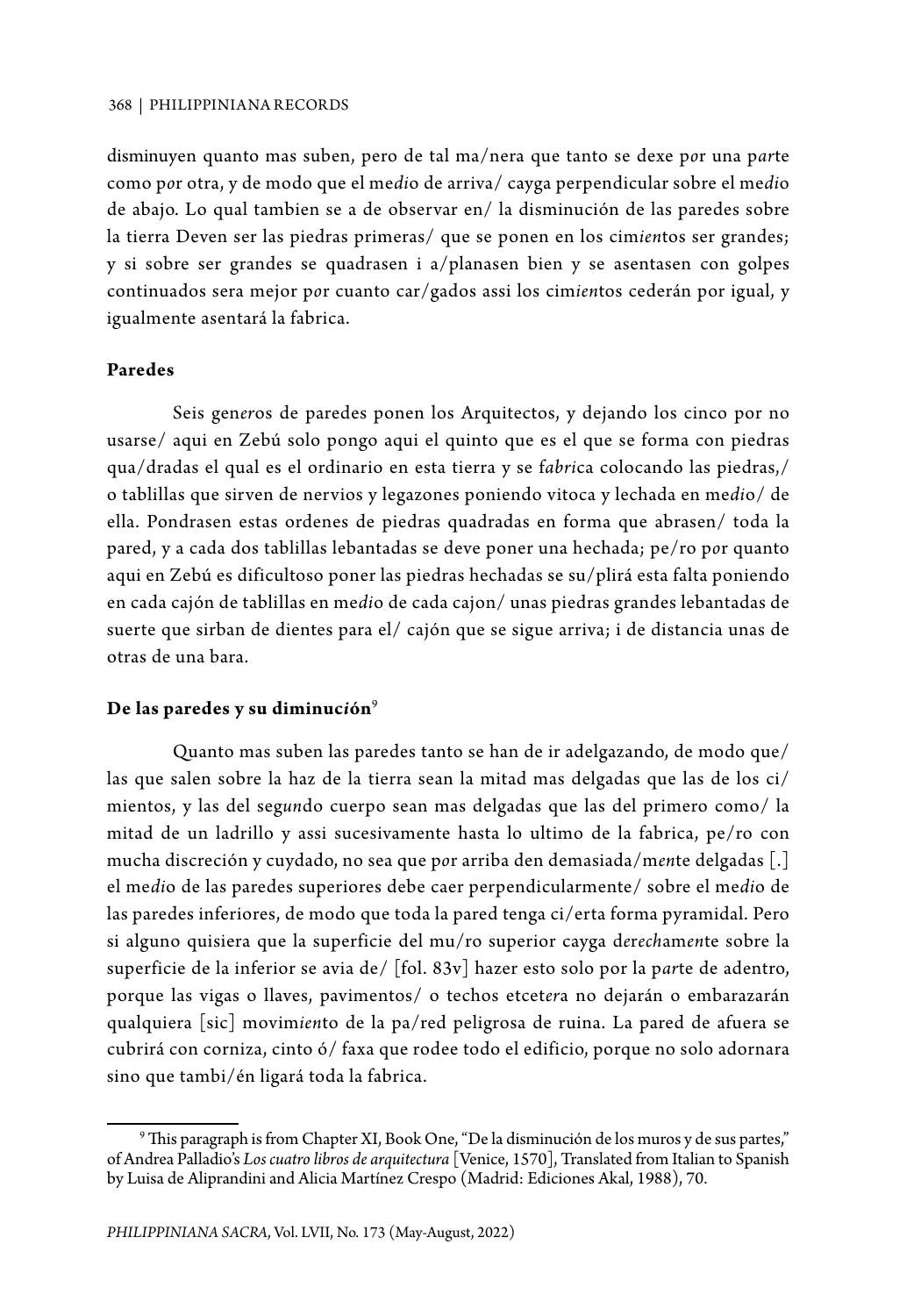The foundations must diminish as they rise, such that the higher they are built the lesser they are. This should be in a manner that the same amount is decreased in one part as in another, and in such a way that the middle of the upper part falls perpendicularly on the middle of the lower part. The same procedure has also to be observed in the decrease of the walls above ground. The first blocks of stone laid in the foundation must be large. If apart from using large stones, above these were fitted and aligned blocks which were laid by continuous blows, the elements of the foundations would "give way" to each other, and thus the entire building fabric will settle evenly.

#### **Walls**

The architects distinguish six types of walls, but I leave behind five of those which are not used here in Zebu. I only present here the fifth, which is that formed by laying stones or *tablillas* which serve as "tendons" and connections, pouring *vitoca* [infill] and *lechada*  $[$ mortar $]$ <sup>25</sup> in the middle of the wall. Layers of these squared stones that will constitute the whole wall are placed, and for every two courses of *tablillas* one hechada<sup>26</sup> should be placed. Since here in Zebu it is difficult to place the *piedras hechadas*, 27 this lack is supplied by placing in the middle of each quadrangular receptacle of *tablillas* some large vertical stones in such a way that they serve as 'teeth' for the above-mentioned box.<sup>28</sup> The distance between each box should be one *vara*.

# **On walls and their diminution**<sup>29</sup>

As the walls grow higher they must be thinner, in such a way that those that rise from the ground should be half the thickness of those of the foundations. Those of the second level should be thinner than those of the first, like the half of a brick, and all the way thus until the top of the structure. However, there must be much discretion and care; there is no reason for the upper walls to be too thin. The middle of the upper walls should fall perpendicularly over the middle of the lower walls, such that the [cross-section of the] whole wall will somewhat resemble a pyramid. But if one wishes that the surface of the upper wall falls onto the surface of the lower wall, only [fol. 83v] the inner section will have to be undone. This is so because the beams [*vigas*] or 'keys,' pavements or roofs, etcetera, will not allow, or will obstruct any movement of the wall that is in danger of ruin. The exterior wall shall be covered with a cornice, embrasure, or band that encircles the whole edifice, because it will not only adorn but link the whole structure together.

<sup>&</sup>lt;sup>25</sup> The liquid quality of the mortar will seep into the crevices. The more liquidy form of mortar is known as slurry; Michael Manalo, pers. com.

<sup>26</sup> This could refer to an amount of *lechada*, the lime mortar, thrown into the wall construction after every two stone courses. 27 The definition of this *piedra hechada* is yet unknown. It is also unknown if it refers to the *hechada*.

<sup>&</sup>lt;sup>28</sup> These 'teeth' provide traction between the lower and upper courses of stones. Michael Manalo, pers. comm.

<sup>29</sup> This paragraph is from Chapter XI, Book One of Andrea Palladio's *The Four Books of Architecture*, trans. Robert Tavernor and Richard Schofield (Cambridge, Mass. and London, England: Massachusetts Institute of Technology, 1997). Santiago Porras (1992, 18) elaborates on Albarrán's references to Palladio.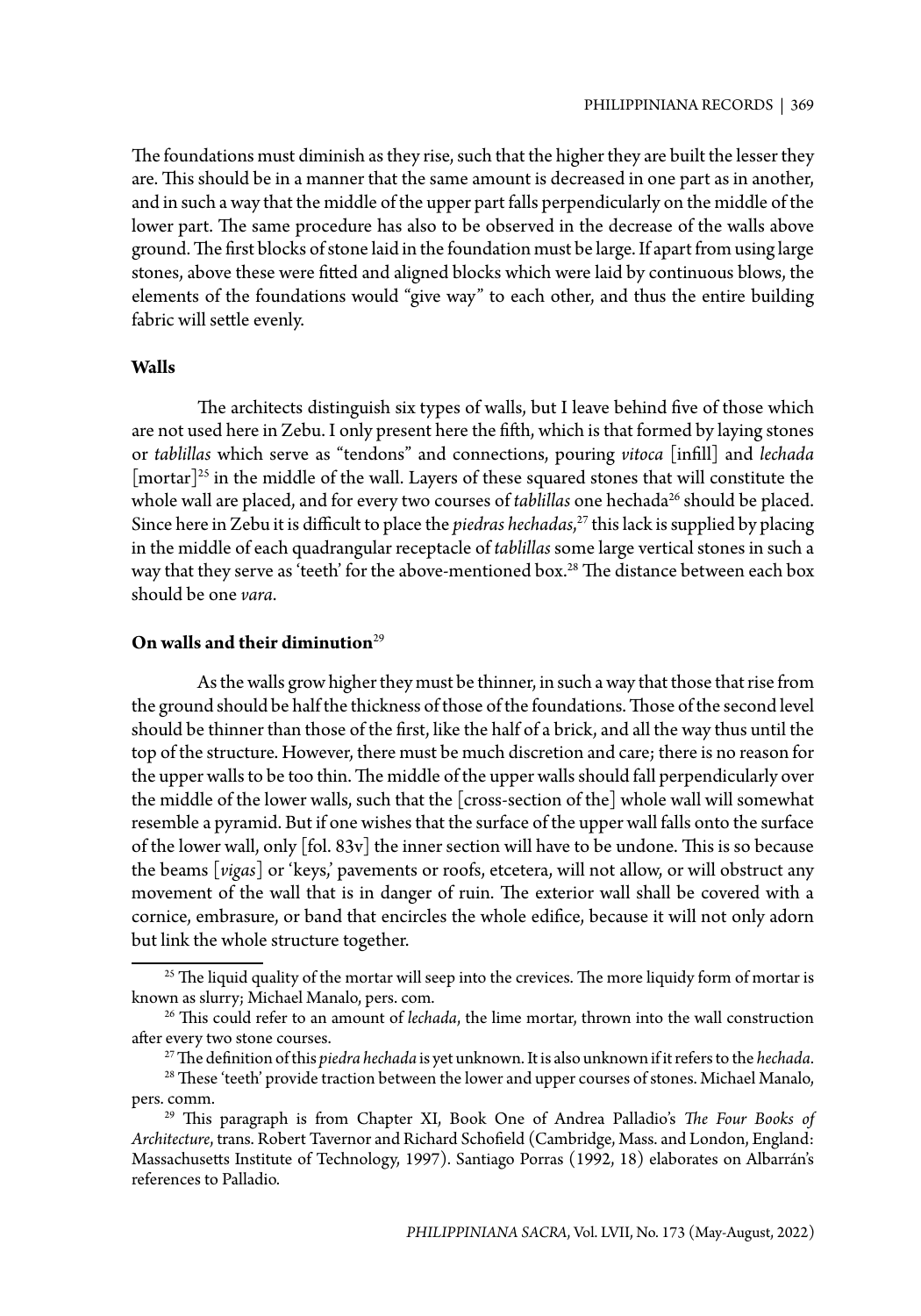# **De la aliza de los aposentos y pro/porción de las contiguaciones o cuerpos/ de la obra.**

Comenzando por esto último nótese aquí por ser el mas proprio lugar la pro/ porción que tienen entresi los cuerpos de un edificio si estuviere repartido/ en muchos y es sacada del P*adr*e Ju*an* Bau*tist*a Villalpando en el Tom*o* Segundo Disput. 1.

Supongamos en un edificio ú otra obra tal ha de tener qua*nto*s cuerpos: el prime*r*o/ pues ha de exceder al segundo en la quarta p*ar*te del primero: y assi si el primero/ tiene veinte palmos de alto, el segundo tendrá solos 15. porque desde 15. hasta 20./ faltan 5. que es quarta p*ar*te de 20. El segundo cuerpo ha de exceder al tercero,/ en la quinta p*ar*te y assi supuestos los 15. palmos sobre d*ic*hos del segundo cuerpo,/ el tercero tendrá solos 15. faltan 3. que es el quinto del 15. El tercer cuerpo/ debe exceder al quarto en la sexta p*ar*te y assi supuestos los 12. palmos/ del tercer cuerpo, el quarto avrá de tener solos 10 palmos, porque 10, a 12.,/ faltan 2 que es el sexto de 12. Y a este modo se debrían [sic: deberían] proporcionar los demas/ cuerpos si mas huviere de tener el edificio de modo que el quinto cuerpo ex/ceda al sexto en la séptima p*ar*te, el sexto al séptimo en la octava p*ar*te etc*eter*a.

La razón de esto trae en el lugar citado el P*adr*e Villalpando, y es porque/ el Arte se deve conformar con la naturaleza y las cosas mas remotas de/ n*uest*ra vista, parecen menores: y el arte debe imitar esta apariencia./

Volviendo pues a la primera p*ar*te propuesta del Capítulo digo que a los aposentos,10/ se hazen o con techos de bobeda, o entablados: si con entablados su altura des*d*e el pa/vimiento hasta las vigas será tanta quan es la latitud de los mismos aposentos:/ y los superiores serán menos altos que los inferiores, en la sexta p*ar*te  $[.]$  si con/ bobedas (como suelen acerse los de la primera contignación  $[sic]$ <sup>11</sup> para hermosura/ y contra el fuego) la altura de la bobeda será un tercio mas de la latitud de/ los aposentos, si estos fueren quadrados. Pero en aquellos que son mas lar/gos que anchos extienda*n*se la latitud y longitud juntam*en*te en una mis/ma linea recta. (O añadanse p*o*r numeros la longitud y latitud) y la me/tad del todo sera la altura del aposento.

# **De las puertas y ventanas**<sup>12</sup>

No se puede dar regla cierta acerca de la altura y anchura de las puertas prin/ cipales de la fábrica como ni de las puertas y ventanas de los aposentos por/ donde

<sup>&</sup>lt;sup>10</sup> The rest of this paragraph is from Palladio, XXIII, "De la altura de las habitaciones," 121.

<sup>11</sup> This is probably a misreading of *configuración*.

<sup>&</sup>lt;sup>12</sup> This section except for the last paragraph is a rewording from Palladio, XXV, "De las medidas de puertas y ventanas," 125-126.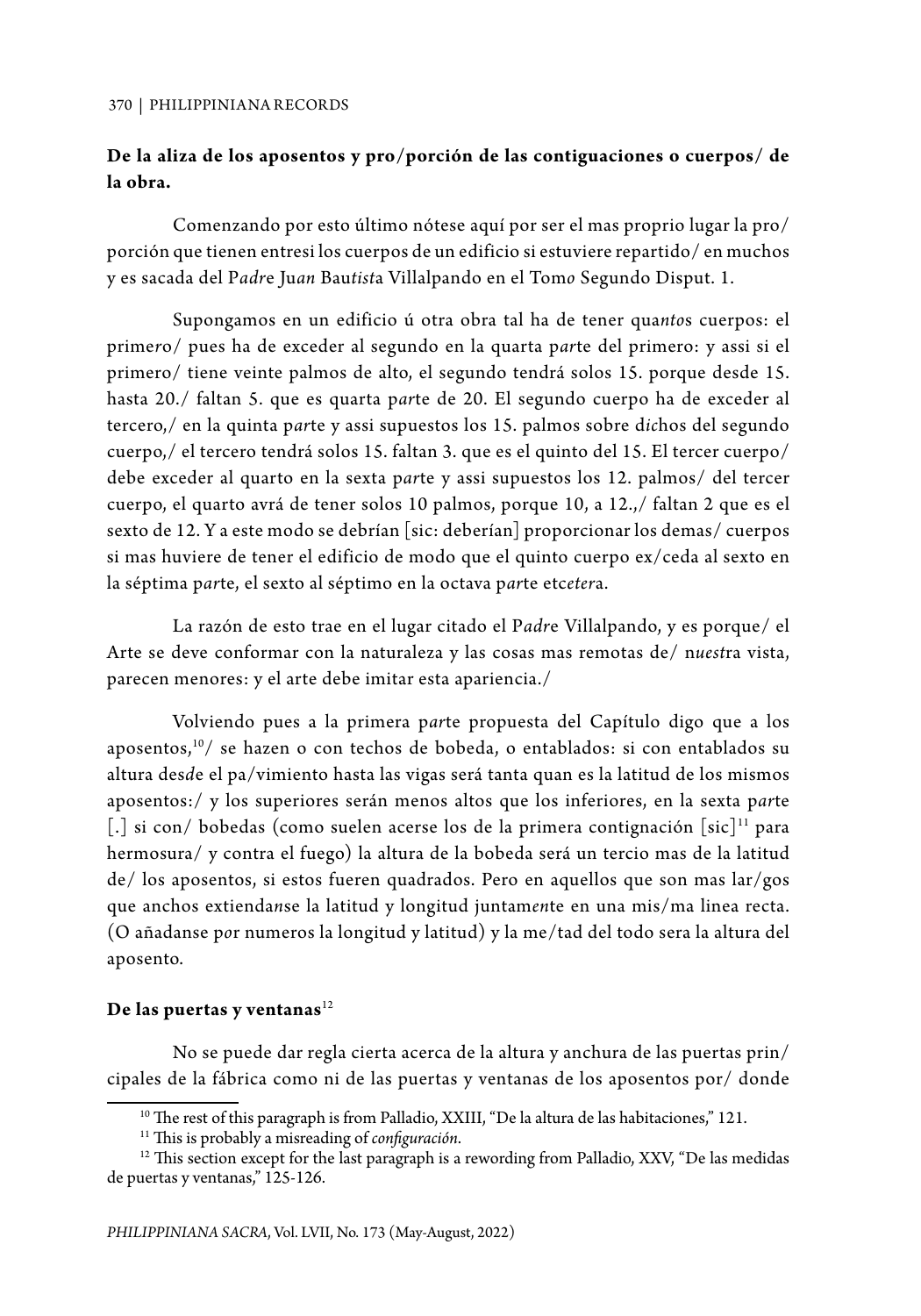# **On the planning of the rooms and the proportion of adjoining structures or levels of the building.**

I begin with this latter point, being the most appropriate place on the proportion between the floors of a building if it was divided into many spaces, which is taken from the Second Book of the *Disput*. 1 of Father Juan Bautista Villalpando.<sup>30</sup>

Let us suppose that an edifice or a similar work will have a number of levels. The first level then has to exceed the second by a fourth of the former; hence, if the first level is 20 palms in height, the second should have only 15; from 15 up to 20 is a difference of 5, which is the fourth part of 20. The second level has to exceed the third by a fifth; supposing the second level is of 15 palms, the third should only have 15 less 3, which is a fifth of 15. The third level should exceed the fourth by a sixth; thus taking the 12 palms of the third level, the fourth level should only have 10 palms, because the difference of 10 and 12 is 2, which is the sixth of 12. Thus, this is the manner by which the proportions of the other levels must be calculated, if the building will have more floors. The fifth level will exceed the sixth in the seventh part, the sixth will exceed the seventh in the eighth part, etcetera. The rationale for this is by Padre Villalpando in the cited work, and it is because Art has to conform to nature. The farther the things in our vision, the smaller; and art must imitate this appearance.

Now returning to the first part expressed in this Chapter, that is the rooms:<sup>31</sup> these are constructed either with roofs of vaulting, or of timber frames. If the roofs are of timber frames, their height from the pavement up to the beams must be the same as the width of the room itself; and the upper rooms should be a sixth less in height than the lower rooms. If vaulted (as is usual with those of the first level, for beauty and as a measure against fire), the height of the vault should be a third more than its width, for square rooms. But for those rooms which are longer than wider, the width and length must be extended together in the same straight line. $32$  (Or add the length and height by numbers) and half of the total will be the height of the room.

# **On the doors and windows**<sup>33</sup>

It is not possible to give rigid rules for the height and width of the principal doors of the structure, nor for those of the doors and windows of the rooms, or where to situate

<sup>30</sup> Juan Bautista Villalpando (1552-1608) was a Spanish Jesuit who wrote on architecture, mathematics, and theology. "Villalpando ( Juan Bautista)," in *Enciclopedia Vniversal Ilvstrada Evropeo-Americana*, Tomo 68, 1409-1410 (Bilbao, Madrid, and Barcelona: Espasa-Calpe, S.A., 1929). Santiago

<sup>&</sup>lt;sup>31</sup> The rest of this paragraph is from Chapter XIII, Book One "On the heights of rooms," of Palladio (1997, 58).

 $32$  This rather confusing calculation is better understood in the published English translation of the pertinent section in Palladio (1997, 58): "But with those that are longer than they are broad it is essential to derive the height from the breadth and length, so that they are in proportion to each other."

<sup>&</sup>lt;sup>33</sup> This section except for the last paragraph is a rewording from Palladio, Chapter XXV, Book One "On the dimensions of doors and windows" of Palladio (1997, 60). *Luz* in the published English version is translated as "clear breadth" or "clear height," depending on the context.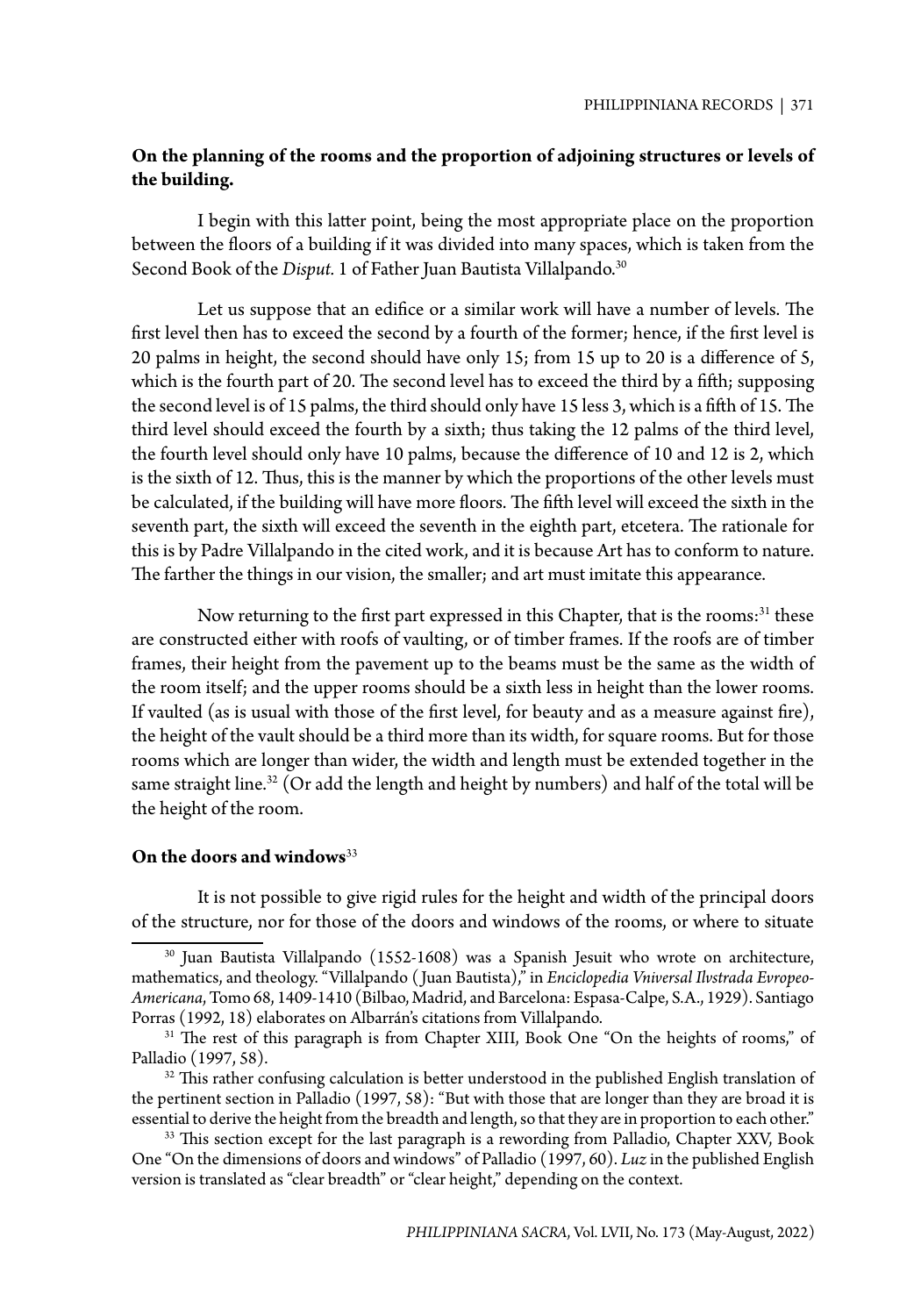para hacer las puertas principales, debe el Arquitecto acomodar/ se a la grandeza de la fabrica a la calidad de su dueño, y a las cosas q*ue*/ [fol. 84] han de entrar y salir por ella [.] a mi me parece bien dividir el espacio/ desde el suelo hasta la superficie del primer alto en tres partes y me/dia y de las dos hazer la luz<sup>13</sup> en altura y de la vna la luz en latitud/ menos una duodécima de la altura.

Para las puertas principales escoxa/se el lugar a don*d*e facilm*en*te acudan o concurran de todas p*ar*tes de la casas [sic]. Las puertas de los aposentos no excedan de tres pies en anchura, ni de/ sies [sic: diez] y me*di*o en altura ni tengan menos de dos pies en anchura y cinco en/ altura [.]

En el hacer la [sic] Bentanas se atienda no solo el que reciban mas/ o menos luz de lo que conviene sino tambien que ni estén muy juntas ni/ muy apartadas y para esto considerese bien la grandesa de los aposentos/ que han de ser iluminados y por tanto no se hagan las ventanas mas an/chas que la quarte p*ar*te de la latitud del aposento, ni mas estrechas que la quin/ta [;] y tengan en alto dos quadrados y una sexta de su latitud esto es el du/plo de la latitud y una sexta parte mas y porque en una casa no<sup>14</sup> todas las/ ventanas deben ser yguales en la L.ª y aun en qualquiera contiguación,<sup>15</sup>/ y por otra p*ar*te los aposentos otros son grandes y otros pequeños, me agra/da la regla seguiente en tomar la medida de las ventanas: excoxanse/ pues aquellos aposentos cuya longitud excede a su latitud en dos ter/cias Yg*uale*s si la latitud de 18. y la longitud sea de 30, y divido la latitud en/ quatro p*ar*tes y me*di*a [;] de una de estas hago la latitud de la Luz de las ven/tanas y de dos con una sexta de latitud hago la altura de la luz: y se/gún la grandeza de estas, hago las demas ventanas de los demas a/ posentos. Las ventanas de la segunda contignación deben ser meno/res que las inferiores en una sexta de la longitud de la Luz de las Ven/tanas inferiores y si otras se hazen sobre estas assi mismo tendrán u/na sexta parte menos que las inferiores inmediatas. Las Bentanas/ diestras deben corresponder a las siniestras, y las superiores a las/ inferiores d*e*r*ech*am*en*te como tambien las puertas que estan unas sobre/ otras de modo que el hueco cayga sobre el hueco y el solido sobre soli/do y aun corresponderse de modo que el que esta en un extremo de/ la Cassa pueda ver y registrar lo que ay en el otro extremo.

Adviertase que siempre seran proporcionadas las Bentanas segun/ altura, respeto de su anchura fuere como la proporción de 16. y mucho/ mexor si como 20. respeto de 5 y ½ porque esta proporción es la mejor/ de todas: puede ser tambien dupla como 10 respeto de 5. Lo mismo se/ entienda acerca de las puertas.



<sup>&</sup>lt;sup>13</sup> *Luz* in this context refers to the space or distance between two supports, whether vertical or horizontal.

<sup>&</sup>lt;sup>14</sup> In the published Spanish rendition, the opposite is stated: "las ventanas deben ser todas iguales en su orden, o en su piso." Palladio, 126. The published English translation is also in the affirmative.

<sup>15</sup> Both this and the same word a few lines later, should also probably read *configuración*.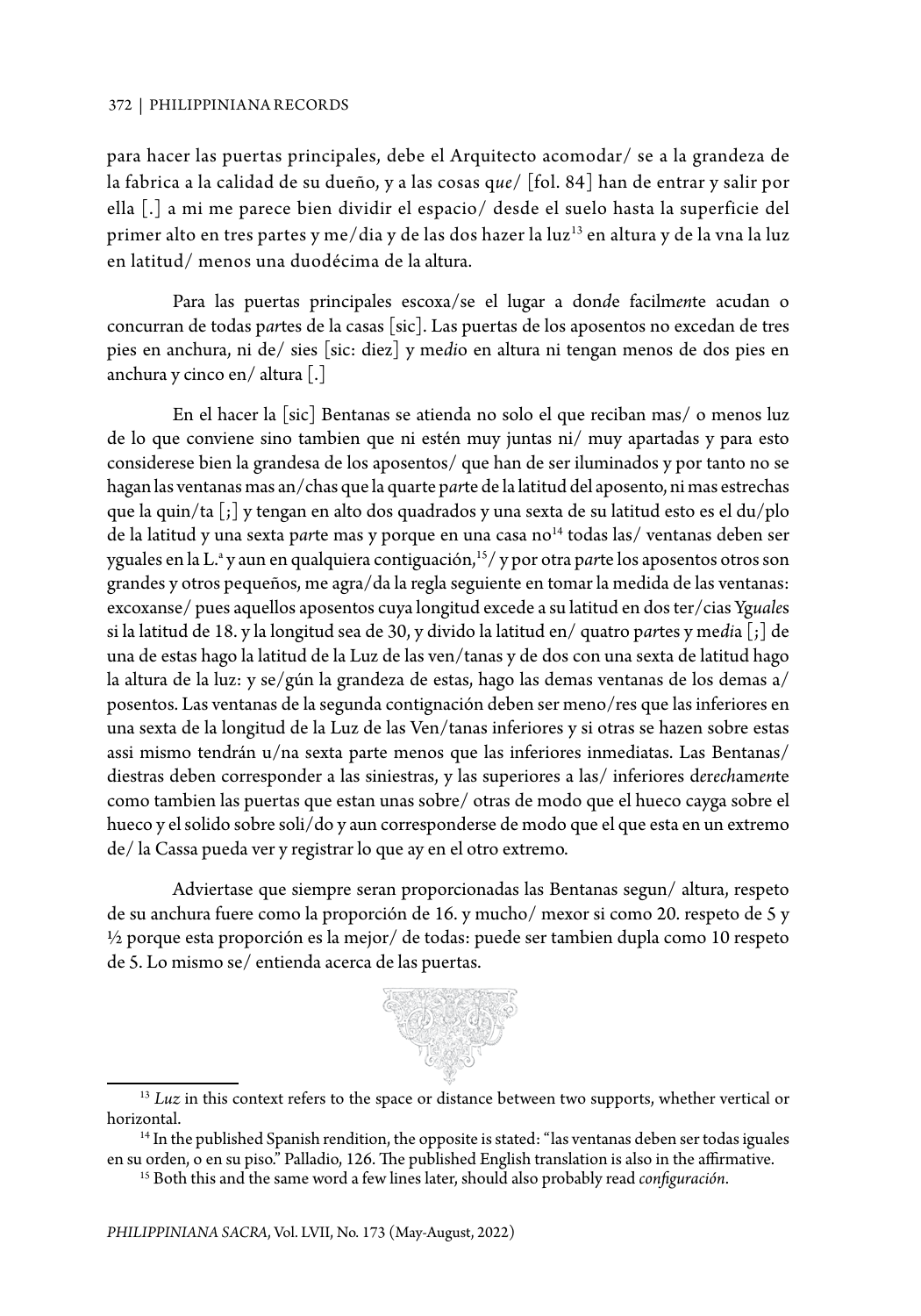the principal entrances. The architect must consider the scale of the structure according to the status of his patron, and to the things [fol. 84] which will enter and exit from it. I think it well to divide the space of the first level from the floor up to the ceiling in three and a half parts. Let the first two provide the clear height, with the third the breadth, with a twelfth less of the height.

For the principal doors, choose a location where all things from all parts can easily congregate or enter. The doors of the rooms should not exceed three feet in width and six and a half feet in height, nor measure less than two feet in width and five feet in height.

For windows, one has to consider not just which will have more or less light, but it would also be good to make sure that the windows are neither too near nor too separate from each other. Towards this, think well about the size of the rooms that have to be illuminated; therefore, the windows should not be made wider than the fourth part of the length of the room, nor narrower than the fifth part. They should also be two squares and a sixth of the width; this is double the width and a sixth part more. Considering that, in a house, not all the windows should be equal in providing light, even in whatever configuration;<sup>34</sup> and, on the other hand, there are both large and small rooms, I am pleased with the following rule regarding the measuring of windows. Select those rooms whose length exceeds their width by two equal thirds. If the width is 18, the length is 30, and I divide the width into four and a half parts; with one part I make the clear breadth of the windows, and with the other two, adding a sixth of the breadth, I calculate the size of these windows, from which I design the rest of the windows of the other rooms. The windows of the second configuration should be smaller than those of the lower ones by a sixth of the clear height of the lower window. If others are made over these, they as well will be a sixth part less of the windows immediately below. The windows on the right should correspond to those on the left, and the upper ones to the lower ones in a straight fashion. The same goes for doors that are over other doors, such that an opening is directly above another opening, and a solid directly over another solid. They should even correspond to one another, such that from one extreme end of the house, its counterpart can be seen and recorded on the opposite extreme.

Make sure that the windows will always be proportional to their height. With respect to their width, it should be according to the proportion of 16, and better if it is around 20, with respect to 5 1/2. This proportion is the best of all; it can also be doubled like 10 with respect to 5. The same can be applied to the doors as well.



<sup>34</sup> In both published Spanish and English versions of Palladio, the opposite is stated.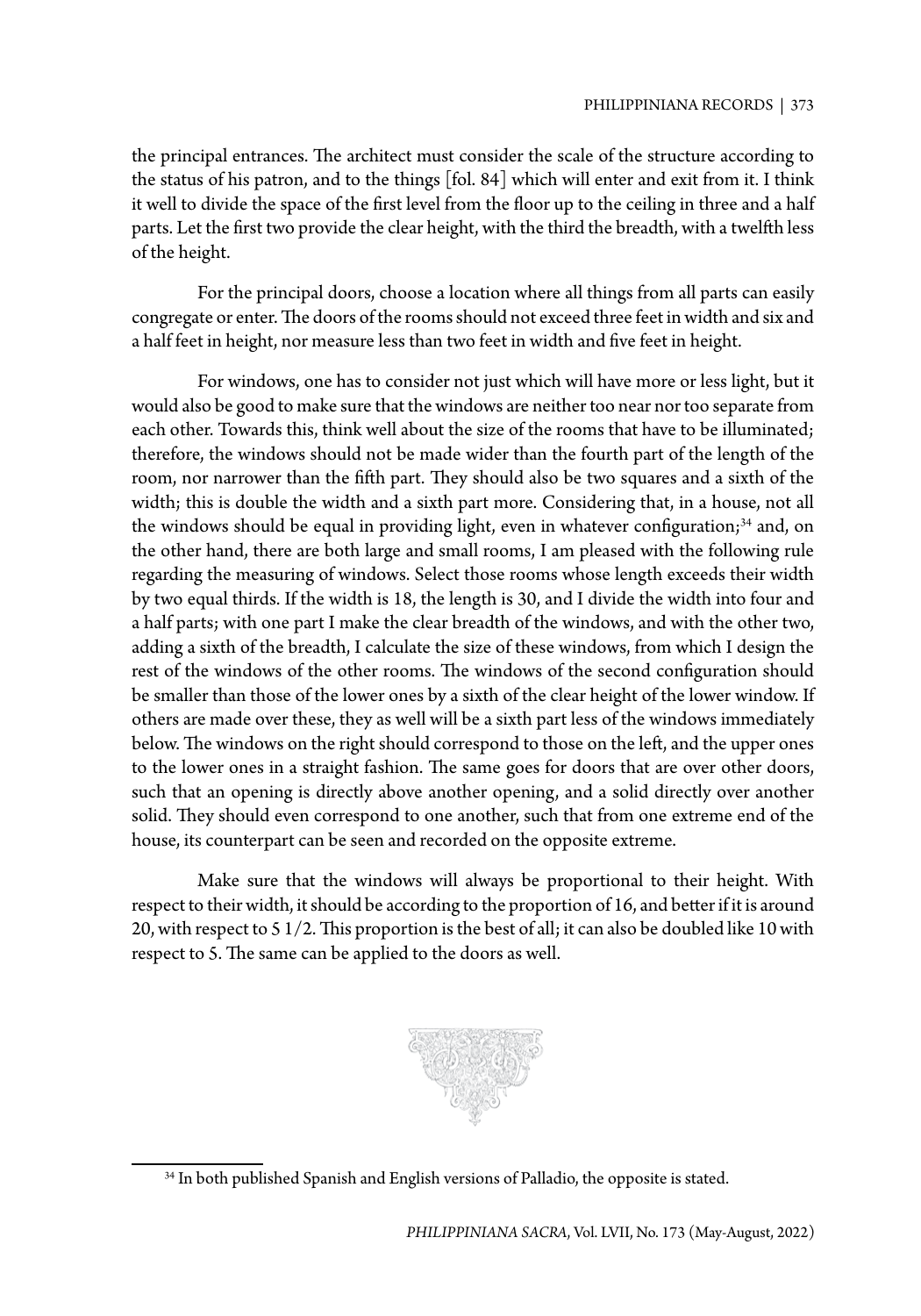Fig. 9. Map of Cebu City, on fold. 23v and 24 of the LYI. See the note for Fig. 3. The caption on this map may be translated as: "Second Map. This map was made by the City of Cebu in the year 1699, for the purpose of being presented to the Chapter, along with other land-owners who had their titles. This Convento presented its own documents, which are for all its lands represented in the map with a Heart, and thus they were indicated in this map. The copy of this map was made by me from that which is in the College of the Company [of Jesus], and is in concordance with it, and it is in concordance with that which the City made. But the map of the City was burned, and the City made a copy of that in the College, and they placed it in the Chapter House. But this year of 1735 they have hidden it, but they cannot hide this map in the College." Courtesy of APAF.

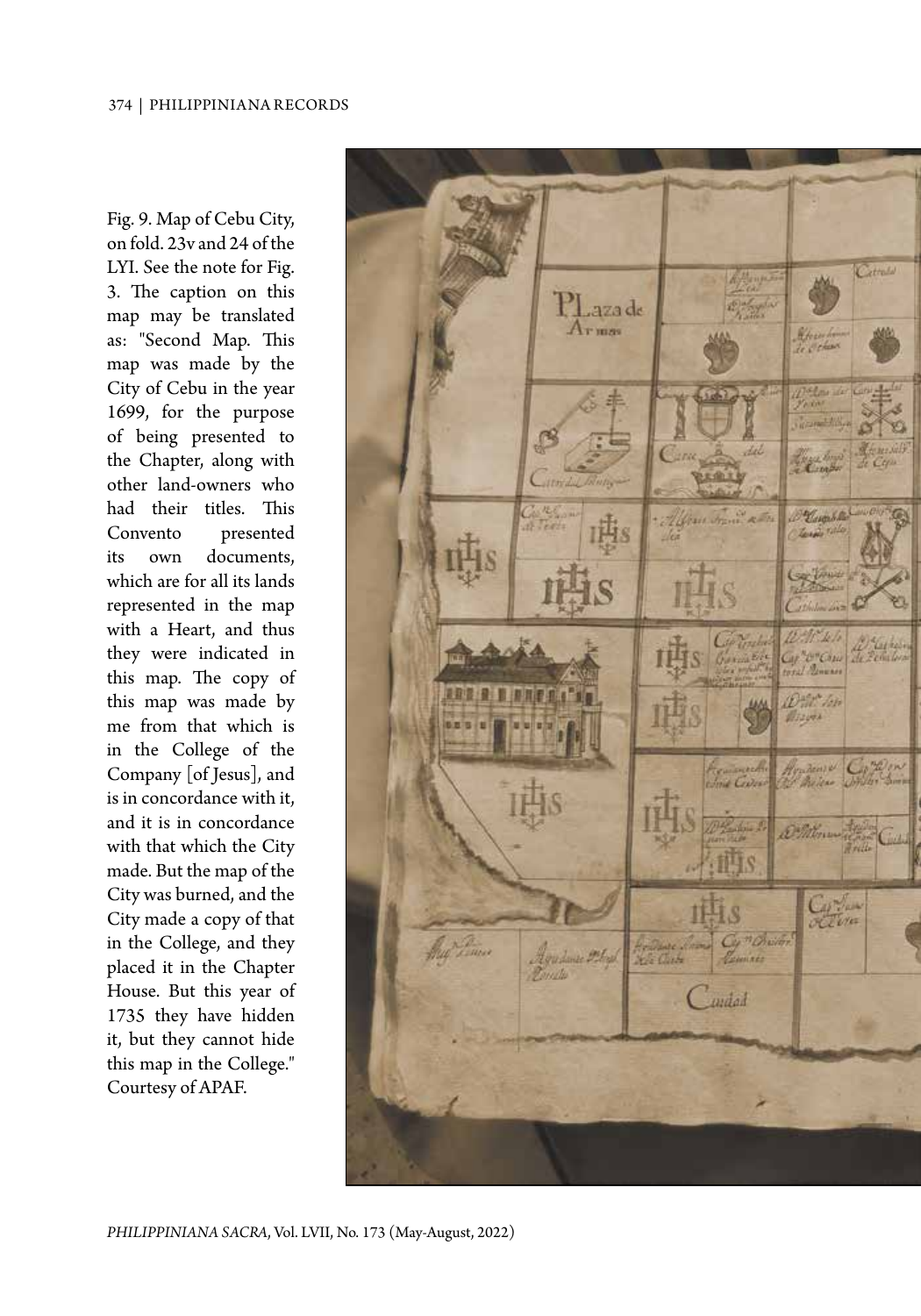

*PHILIPPINIANA SACRA*, Vol. LVII, No. 173 (May-August, 2022)